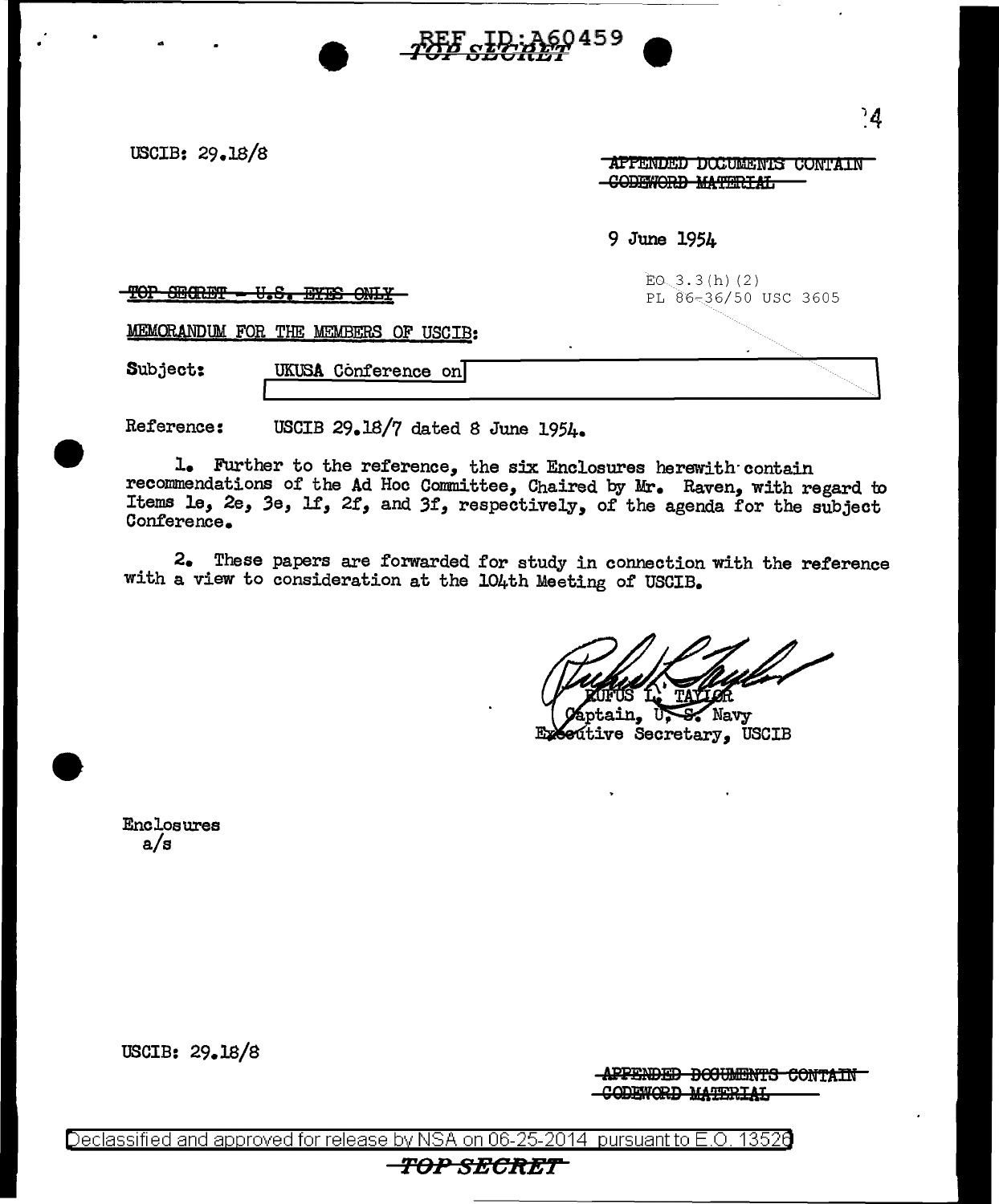

記0 3.3(h)(2) TOP SECRET FROTH - U.S. EYES ONLY PL 86-36/50 USC 3605 Desirability of Extension e. (1) Advantages (a) Critical UKUSA requirements for

would be satisfied. Listed below are the specific advantages which could be expected from such an extension, together with a statement of the UKUSA contribution believed necessary to realize each advantage:

| (2)                                                                    | could prove of consider-                   |
|------------------------------------------------------------------------|--------------------------------------------|
| able value because of                                                  | s concentrated and timely attack on nearby |
|                                                                        | an attack which is often assisted by       |
| excellent                                                              | Such traffic                               |
| analytic and cryptanalytic results could be applied immediately by the |                                            |
| (To realize this advantage, the<br>US to other                         |                                            |
| would require in exchange UKUSA                                        | on the problems being                      |
| worked).                                                               |                                            |

Enclosure 1 with USCIB 29.18/8 dtd 9 June 1954.

### OP SECRET FROTH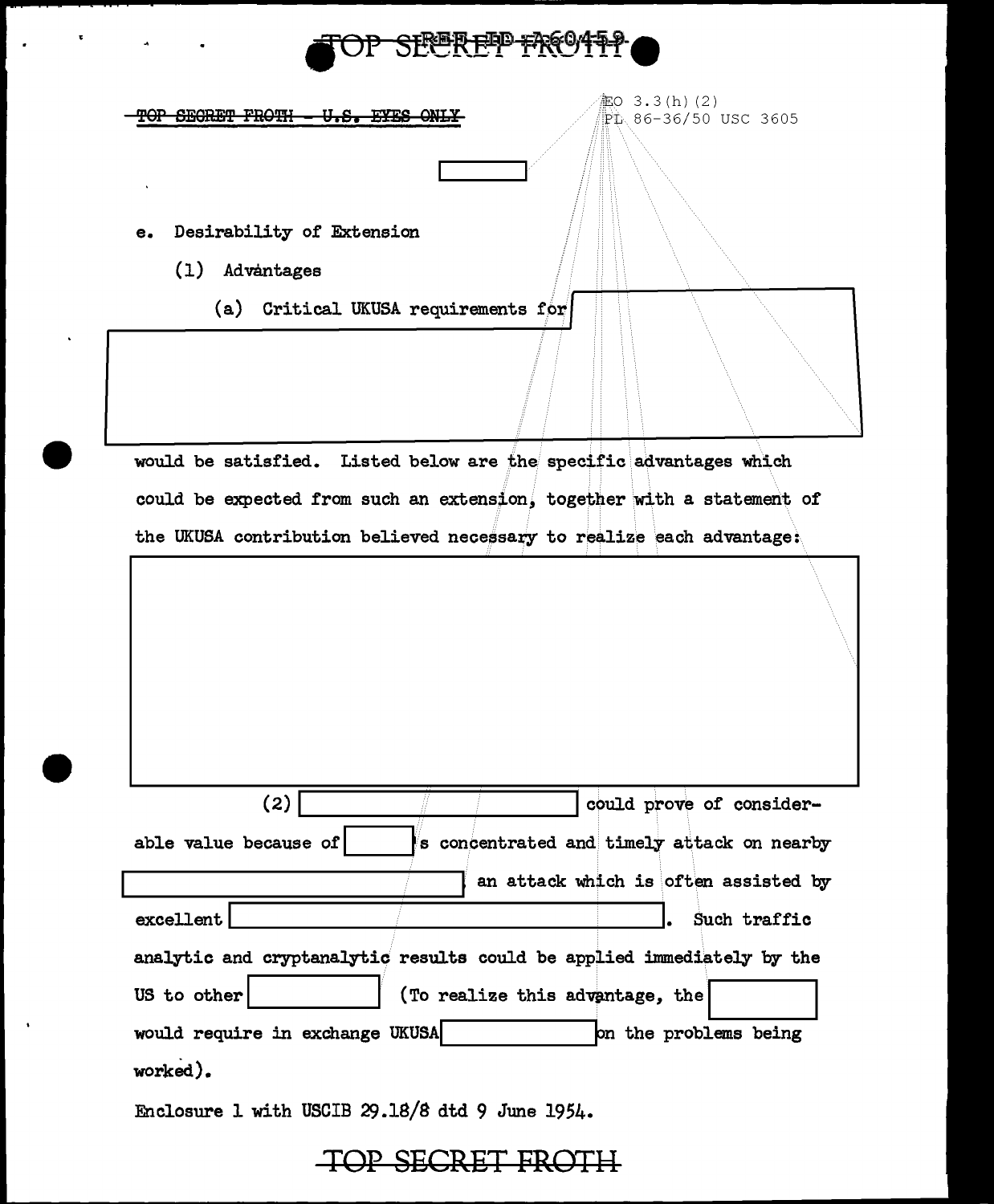| <del>. FROTH</del>                                                                                                                                                                                                                                                                      | <del>U.S. EYES ONLY</del>    |                                                        |                      | ① 3.3(h)(2)<br>⊉L 86-36/50 USC 3605                                    |
|-----------------------------------------------------------------------------------------------------------------------------------------------------------------------------------------------------------------------------------------------------------------------------------------|------------------------------|--------------------------------------------------------|----------------------|------------------------------------------------------------------------|
| (3)                                                                                                                                                                                                                                                                                     |                              | It would be possible to obtain                         |                      |                                                                        |
|                                                                                                                                                                                                                                                                                         |                              |                                                        |                      | (To realize this                                                       |
| of                                                                                                                                                                                                                                                                                      |                              |                                                        |                      | advantage, it would be necessary to underwrite an approximate doubling |
| (4)                                                                                                                                                                                                                                                                                     | The                          |                                                        | could be directed to |                                                                        |
|                                                                                                                                                                                                                                                                                         |                              |                                                        |                      | and undesirable                                                        |
| duplication eliminated. (To realize this advantage,                                                                                                                                                                                                                                     |                              |                                                        |                      |                                                                        |
| would have to be provided to the                                                                                                                                                                                                                                                        |                              |                                                        |                      |                                                                        |
| (5)                                                                                                                                                                                                                                                                                     | Additional high quality      |                                                        |                      | for research                                                           |
| would become available.                                                                                                                                                                                                                                                                 |                              |                                                        |                      |                                                                        |
| (6)                                                                                                                                                                                                                                                                                     |                              | UKUSA would be able to obtain more accurate, complete, |                      |                                                                        |
|                                                                                                                                                                                                                                                                                         |                              |                                                        |                      |                                                                        |
|                                                                                                                                                                                                                                                                                         |                              |                                                        |                      | (To realize this                                                       |
|                                                                                                                                                                                                                                                                                         |                              |                                                        |                      |                                                                        |
|                                                                                                                                                                                                                                                                                         |                              |                                                        |                      |                                                                        |
|                                                                                                                                                                                                                                                                                         |                              |                                                        |                      | The rapidity and completeness of                                       |
|                                                                                                                                                                                                                                                                                         |                              |                                                        |                      | has been limited by their lack of access to the over-                  |
|                                                                                                                                                                                                                                                                                         |                              | picture.<br>Thus,                                      |                      |                                                                        |
|                                                                                                                                                                                                                                                                                         | could be improved if certain |                                                        |                      | information                                                            |
|                                                                                                                                                                                                                                                                                         |                              |                                                        |                      | who have already                                                       |
|                                                                                                                                                                                                                                                                                         |                              |                                                        |                      |                                                                        |
|                                                                                                                                                                                                                                                                                         |                              |                                                        |                      |                                                                        |
| (7)                                                                                                                                                                                                                                                                                     |                              | unique capabilities to                                 |                      |                                                                        |
| and timely information and<br>advantage, the gaps $in /$<br>being worked would have to be filled, up to the general level of<br>a11<br>developed by UKUSA could be provided to the<br>recovered the essentials of the system.)<br>advanced appreciably. (To realize this advantage, the |                              |                                                        |                      | on a regular basis would be<br>would                                   |

 $\mathcal{L}_{\text{max}}$ 

 $\epsilon$ 

### TOP SECRET FROTH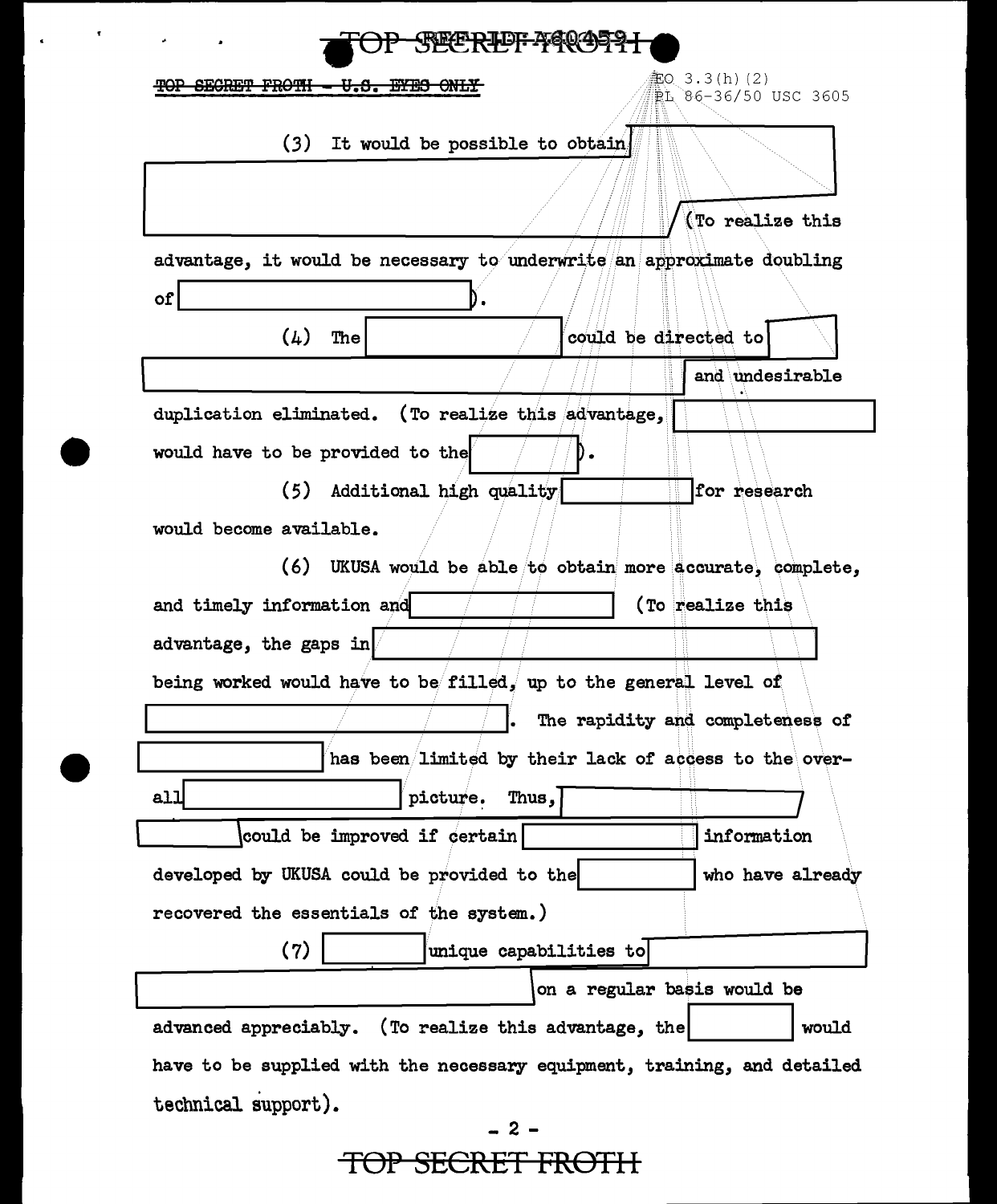TOP SECRET FROTH - U.S. EYES ONLY

EO  $3.3(h)$  (2) **BL 86-36/50 USC 3605** 

 $(8)$ effort could be improved, and UKUSA The would profit directly through receipt of more accurate bearings. (To realize this advantage the would require instructions on better methods and techniques and provisions of technical information.)  $(b)$ The UKUSA COMINT relationship would be improved. Although there seems to be no immediate danger that the will terminate the present agreement, it must be recognized that this

termination could be accomplished readily by the if they are dependent upon UKUSA only for cash and equipment. In the case of the UK, discontinued the provision of traffic on the basis that the UK would not furnish Under an arrangement where **UKUSA** were provided, a more perma-

nent agreement on a long-range basis could be negotiated.

 $2.$ Disadvantages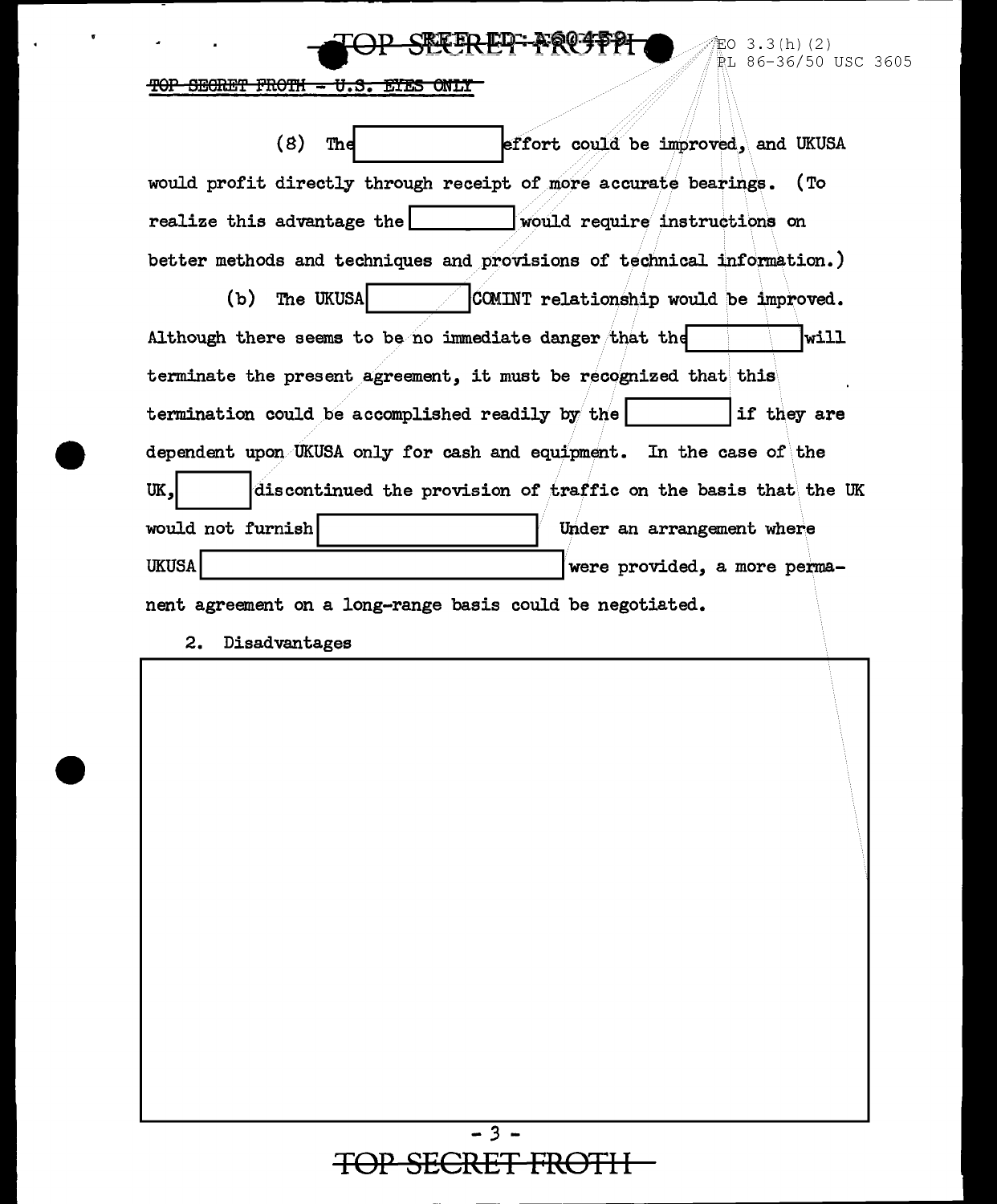### 2002-0022<br>2002-0022

 $EO$  3.3(h)(2)

PL 86-36/50 USC 3605

#### TOP SECRET FROTH - U.S. EYES ONLY

Conclusions  $3.$ 

(a) An appraisal of the advantages and disadvantages of COMINT service clearly demonstrates that it extension with the is in the best interests of the UKUSA COMINT effort to expand our COMINT relationships with

(b) This extension will involve inherent security risks. The precise level of security cannot be determined. Available evidence indicates that the COMINT security standards of the are high, but there can be no guarantee that an expanded relationship with the and the material exchanged within this relationship would not be compromised. It is evident, however, that by limiting the

falling within the demonstrated COMINT capability of the and pertinent to the problems in question, the extension will not endanger any significant COMINT secrets that cannot already be compromised by the even without an extension.

(c) Further, this extension and our resulting continuous dependence on probably will raise additional security problems in the future in order to maintain the desired level of capability to cope with For example, in the event of seriously affecting effort, it might be necessary to furnish obtainable (only at the time on the basis of the overall UKUSA technical effort) in order to permit

 $-4 -$ 

### TOP SECRET FROTH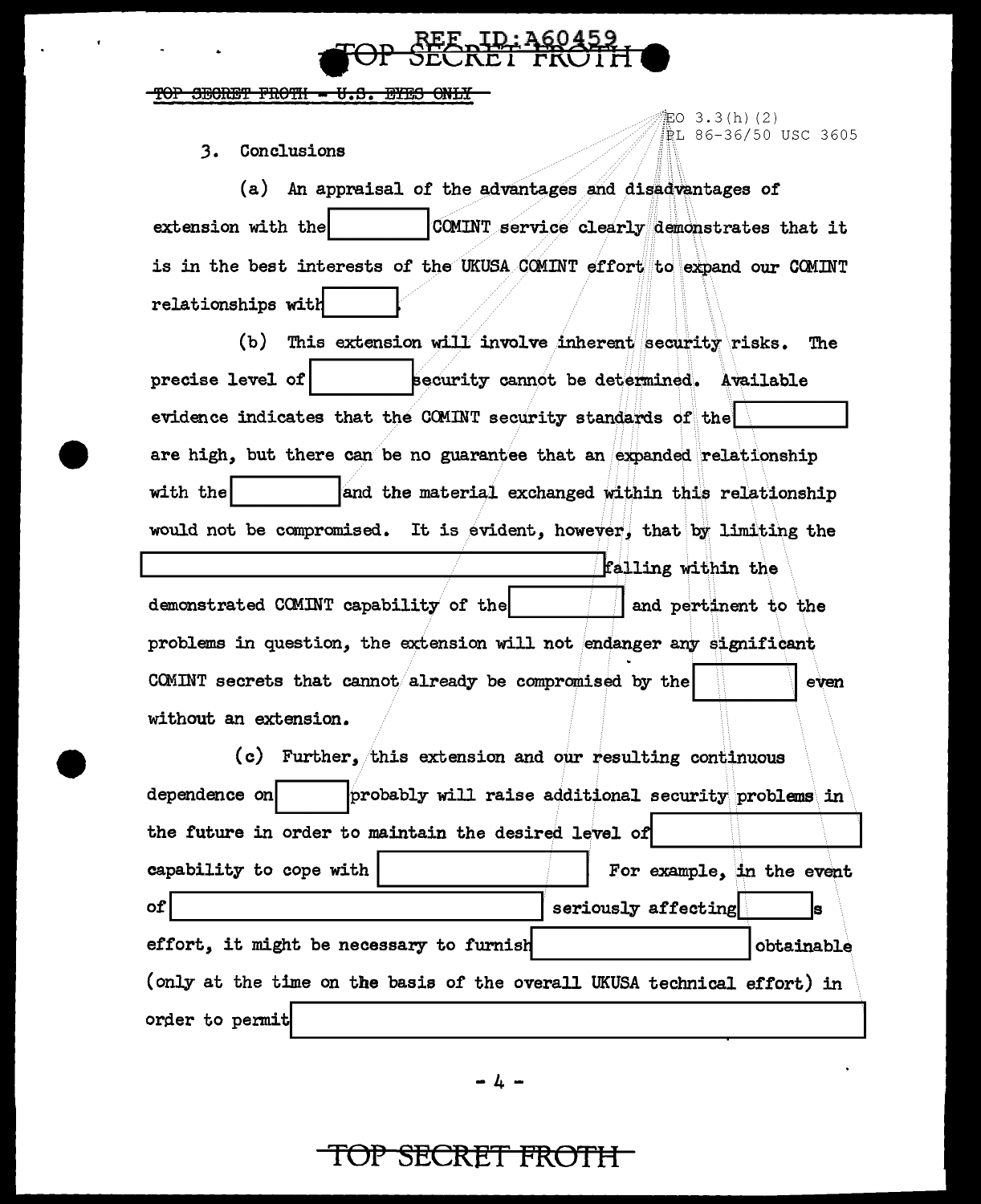F<del>TT PRY TT</del>

#### TOP SECRET FROTH - U.S. EYES ONLY

Providing such information (beyond the established level of tasks. competence) in order to satisfy UKUSA requirements would raise security considerations which would have to be examined in each instance by USCIB and LSIB.

(d) An integral part of an expanded relationship with must be an effort to secure adherence to appropriate security standards.

> $EO$  3.3(h)(2) PL 86-36/50 USC 3605



. 5 –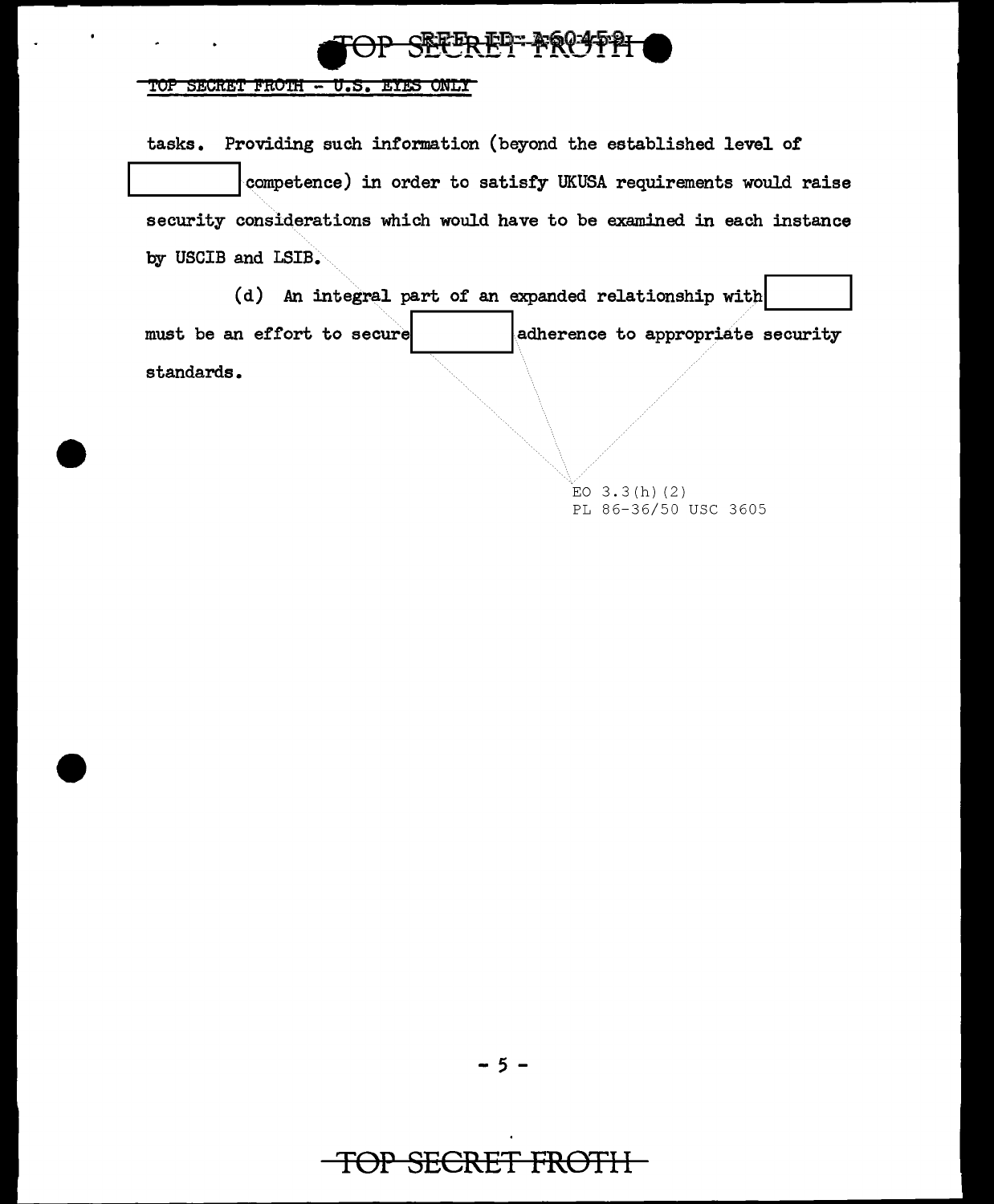### F6-520455

 $EO 3.3(h) (2)$ 

 $R$ L 86-36/50 USC 3605

SECRET FROTH -᠊ᡦᠴ᠍ᡦ

e. Desirability of Extension

1. Advantages

(a) Important UKUSA requirements for obtaining **\ detect cOMINT** reports and technical results, expanding the  $||$  effort to match its unique potential, and improving the  $f$  f effort in order to obtain more timely, accurate, and complete materials and information, would be satisfied. Listed below are the specific advantages which could be expected from such an extension, together with a statement of the UKUSA contribution believed necessary to realize each advantage:

| (2)<br>results could prove of considerable                         |  |  |
|--------------------------------------------------------------------|--|--|
| value because of<br>s concentrated and timely attack on nearby     |  |  |
| an attack which is often assisted by                               |  |  |
| excellent collateral such as<br>Such traffic                       |  |  |
| analytic and cryptanalytic results could be applied immediately by |  |  |
| UKUSA to other<br>(To realize this advantage, the                  |  |  |
| would require in                                                   |  |  |
|                                                                    |  |  |

Enclosure 2 with USCIB 29.18/8 dtd 10 June 1954.

**TOP SECRET** FROTI I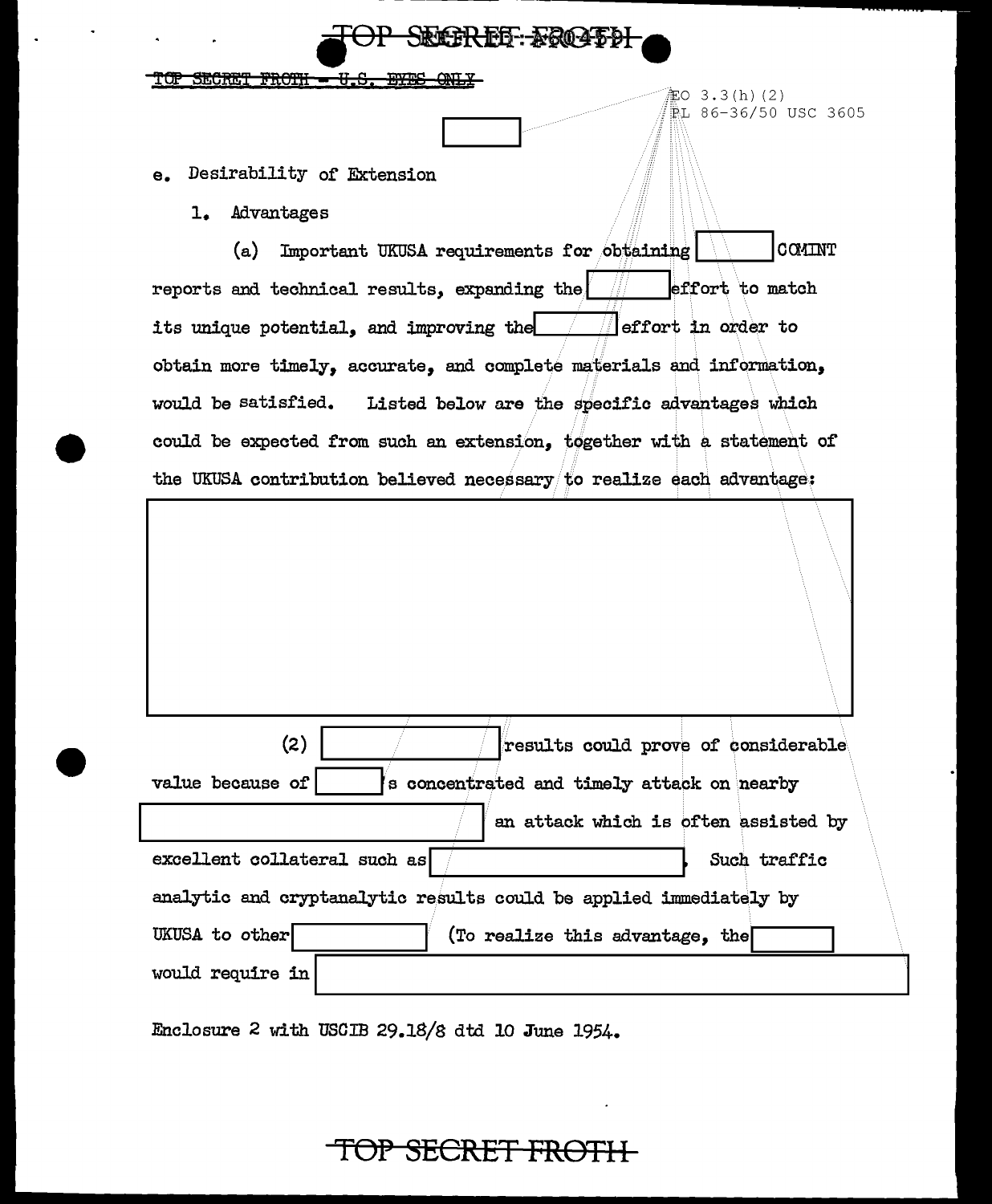| SECRET TOZAGO45<br><u>ま</u> Q 3.3(h) (2)<br>86-36/50 USC 3605<br>₽L    |  |  |  |  |
|------------------------------------------------------------------------|--|--|--|--|
| TOP SECRET FROIH - U.S. EYES UNLY                                      |  |  |  |  |
| (3)<br>It would be possible to obtain intercepts of, and               |  |  |  |  |
| timely reports on, additional important,                               |  |  |  |  |
| (To realize                                                            |  |  |  |  |
| this advantage, it would be necessary to underwrite an increase in     |  |  |  |  |
| or possibly to insure that the total present                           |  |  |  |  |
| is obtained).                                                          |  |  |  |  |
| (4)<br>could be directed to<br>The <sub>l</sub>                        |  |  |  |  |
| not being covered adequately by other sources, and                     |  |  |  |  |
| undesirable duplication eliminated. (To realize this advantage,        |  |  |  |  |
| would have to be provided to the                                       |  |  |  |  |
| (5) Additional high quality raw material for research                  |  |  |  |  |
| would become available.                                                |  |  |  |  |
| (6)<br>UKUSA would be able to obtain more accurate, complete,          |  |  |  |  |
| (To realize this advantage,<br>and timely information and reports from |  |  |  |  |
| the gaps in<br>being worked                                            |  |  |  |  |
| would have to be filled, up to the general level of                    |  |  |  |  |
| results has<br>The rapidity and completeness of                        |  |  |  |  |
| been limited by their lack of access to the overall                    |  |  |  |  |
| picture.<br>could be improved if<br>Thus,                              |  |  |  |  |
| certain<br>developed by UKUSA could be provided                        |  |  |  |  |
| to the<br>$\bullet$                                                    |  |  |  |  |
| (7)<br>unique capabilities to                                          |  |  |  |  |
| on a regular basis would be                                            |  |  |  |  |
| advanced appreciably. (To realize this advantage, the<br>would have    |  |  |  |  |
| to be supplied with the necessary equipment, training, and detailed    |  |  |  |  |
|                                                                        |  |  |  |  |

 $\bullet$ 

 $-2-$ 

 $\ddot{\phantom{a}}$ 

### TOP SECRET FROTH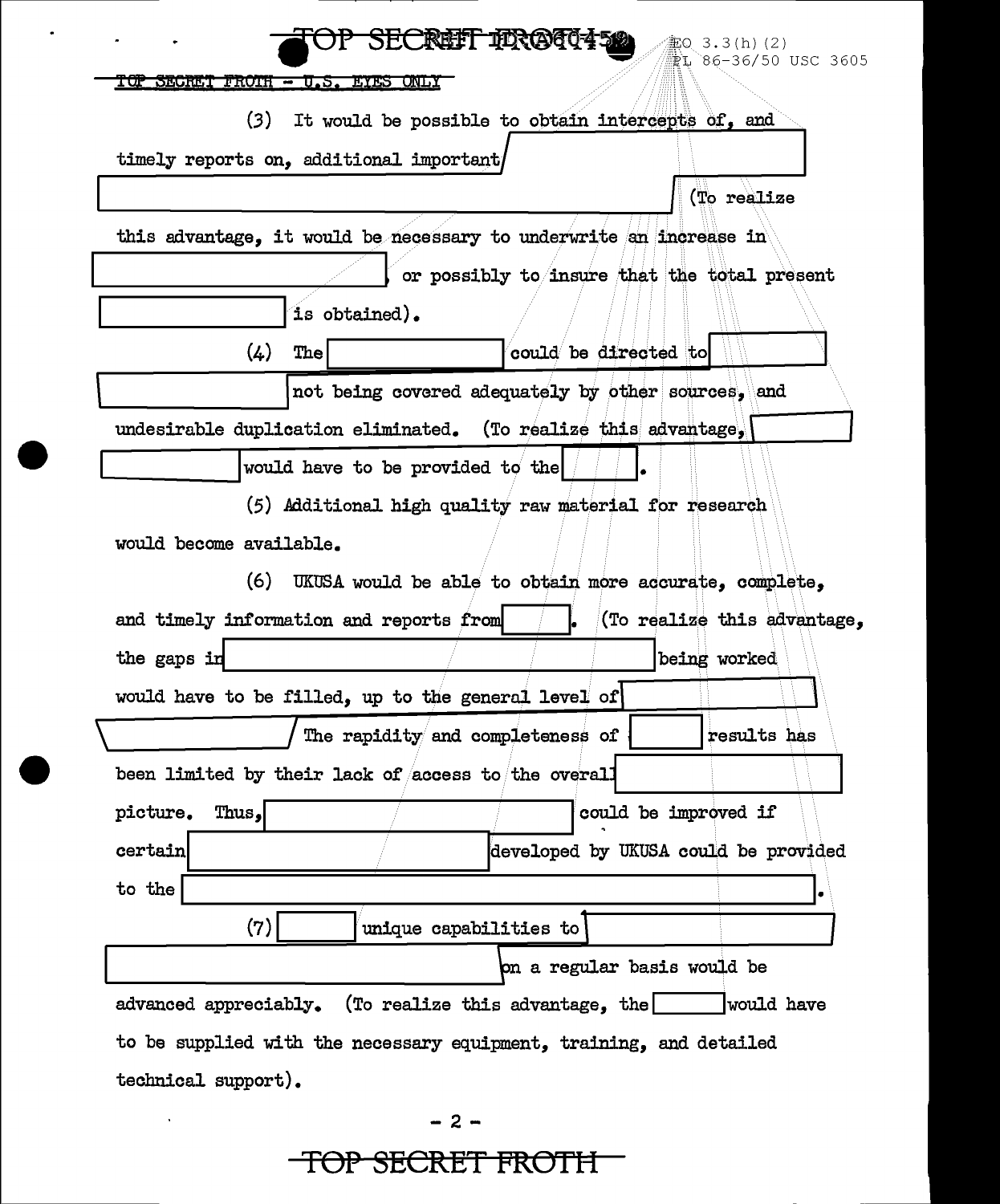### **BETHERROTIS**

主O 3.3(h)(2) PL 86-36/50 USC 3605

 $(8)$ The effort could be improved, and UKUSA would profit directly through receipt of more accurate bearings.  $(T_0$ realize this advantage the would require instruction on better methods and techniques and provision of technical information).

In an extension of the present arrangements to include a  $(9)$ might make available to technical exchange. it is possible that the UKUSA the results of which produce information of COMINT interest. Such contributions, particularly on

could be of great importance to the US/UK research effort.  $(b)$ The UKUSA-COMINT relationship would be improved. It appears that both the US and the UK have a potential to negotiate for expansion of arrangements with The advantages listed in  $(a)$ above could be realized through the efforts of either the US or UK. The specific advantages attaching to each are listed below:

(1) For the UK - The UK has indicated that the are insistent that the UK contribute significant in order to maintain a satisfactory COMINT arrangement. Under an arrangement where UKUSA were provided. a more permanent agreement on a long-range basis could be negotiated without undue delay.

 $(2)$  For the US - The US contact in is with the Director of the Intelligence Staff, who controls the the UK arrangement is presumably between the British Admiralty and the Navy, and is described by the UK as delicate and It is considered probable. therefore, that the US has a greater capability than the UK to obtain an agreement which will provide maximum assurances of continuity.

2. Disadvantages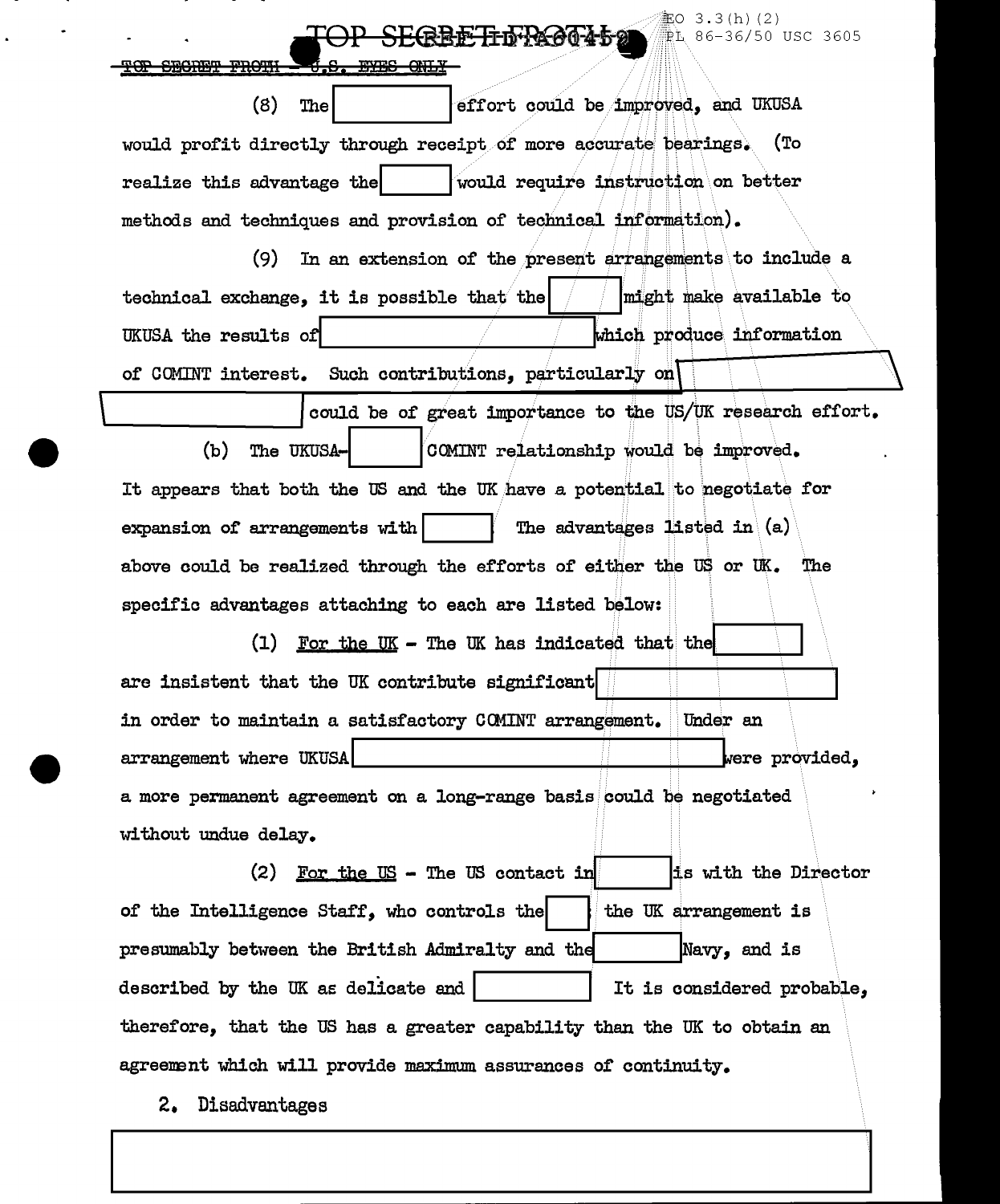SEGRET FROTH - U.S. EYE

(d) In addition to the disadvantages listed above, which would apply equally to the US and UK, the following apply to an extension by the US:

- (1) Unless prior LSIB concurrence could be obtained, serious damage to UKUSA relations might result.
- (2) A considerable period of time would be required for the US/to negotiate and implement a satisfactory agreement, since only a preliminary contact has been made to date.

*3.* Conclusions

(a) An appraisal of the advantages and disadvantages of extension with the  $\sim$  CCMINT service clearly demonstrates that it is in the best interests of the UKUSA COMINT effort to expand COMINT relationships  $with$ 

-4-

### **SECRET FROTH**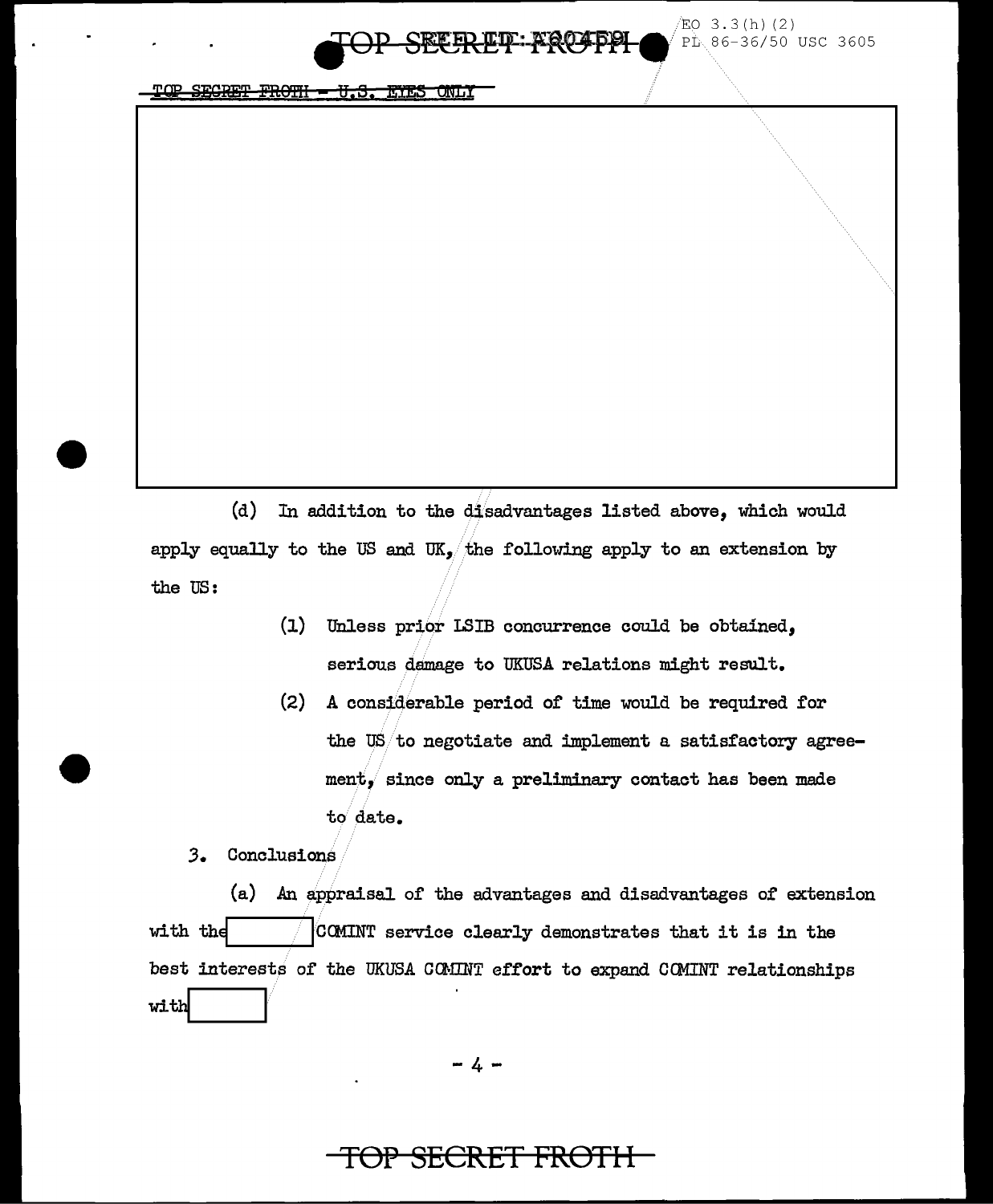$203.3(h)(2)$ pL 86-36/50 USC 3605

#### <u> TOP SECRET FROTH - U.S</u> <del>EYES ONLY</del>

(b) This extension will involve inherent security risks. The precise level of security cannot be determined. Available evidence indicates that the COMINT security standards of the are high, but there can be no guarantee that an expanded relationship with the and the material exchanged within this relationship would not be compromised. It is evident, however, that by limiting the falling within the demonstrated COMINT capability of the and pertinent to the problems in question, the extension will not endanger any significant COMINT secrets that cannot already be compromised by the even without an extension. Further, this extension and the resulting continuous  $(c)$ dependence on probably will raise additional security problems in the future in order to maintain the desired level of technical capability to cope with For example, in the seriously affecting event of s effort, it might be necessary to furnish obtainable only on the basis of the overall UKUSA technical effort in order to permit to resume The provision of information beyond the established level of competence would raise security considerations which would have to be examined in each instance by USCIB and LISB.

(d) An integral part of an expanded relationship with must be an effort to secure adherence to appropriate security standards.

 $5<sub>1</sub>$ 

### SECRET E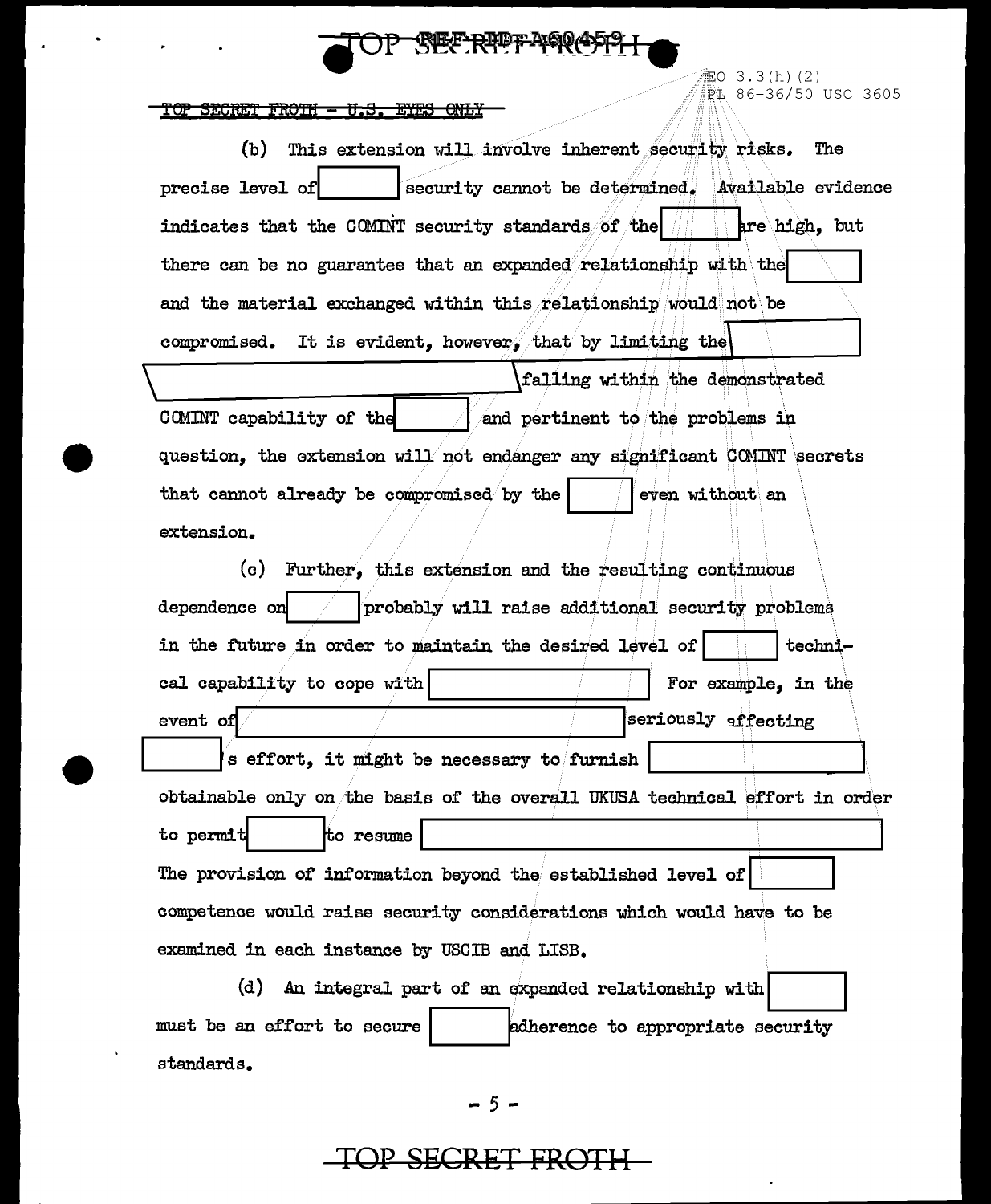|                     | <b>EFF QDIA60X591</b><br><del>ONLY</del>                                                                                            |
|---------------------|-------------------------------------------------------------------------------------------------------------------------------------|
| $c_{\bullet}$<br>ı. | <u></u> 他 3.3(h)(2)<br>PI\86-36/50 USC 3605<br>Desirability of Extension.<br>Advantages:<br>(a)<br>UKUSA requirements for obtaining |
|                     | effort in order to<br>expanding and improving the                                                                                   |
|                     | obtain more timely, accurate, and complete materials and information, would                                                         |
|                     | be satisfied. Listed below are the specific advantages which could be                                                               |
|                     | expected from such an extension, together with a statement of the UKUSA                                                             |
|                     | contribution believed necessary to realize each advantage:                                                                          |
|                     | (1)<br>At present, timely                                                                                                           |
|                     |                                                                                                                                     |
|                     | (To realize this advantage, the<br>would have to                                                                                    |
|                     | be advised on the method of integrating technical results into a useful                                                             |
|                     | COMINT product).                                                                                                                    |
|                     | (2)<br>results would prove of value, especially                                                                                     |
|                     | in view of their integration with physical sighting reports. Traffic                                                                |
|                     | analytic results could be applied immediately by the U.S. to other                                                                  |
| areas.              | (To realize this advantage, the<br>would require in exchange                                                                        |
| <b>UKUSA</b>        | $\mathop{\text{bn}}$ the problems being worked.)                                                                                    |
|                     |                                                                                                                                     |

Fnclosure 3 with USCIB 29.18/8 dtd 9 June 1954. **TOP SECRET** FROTI I

 $\sim$   $\star$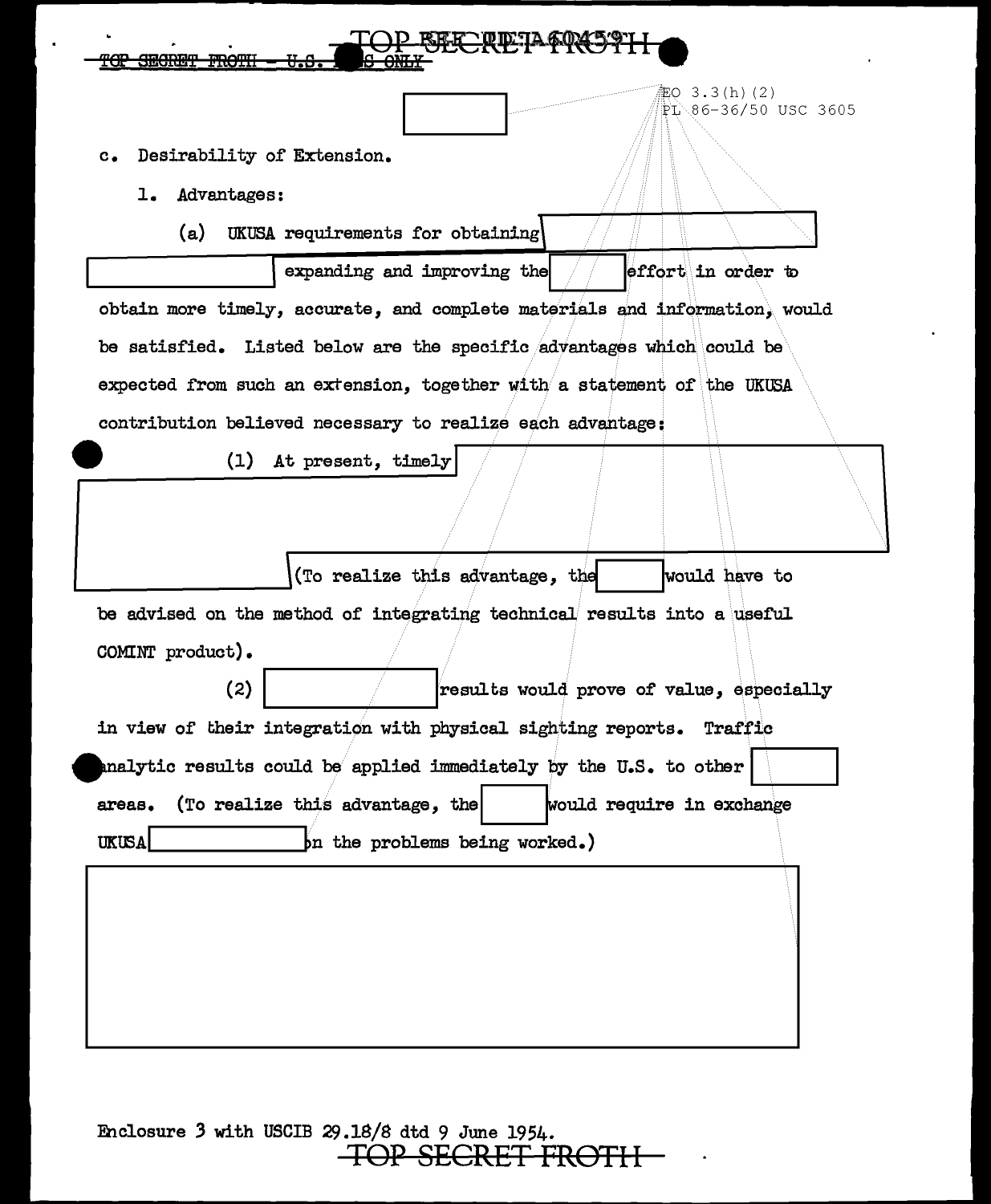| <u>REF</u> ID:A60459                                                                 |
|--------------------------------------------------------------------------------------|
| <del>CEORET</del><br><del>FROTH</del><br><del>- U.S. EYES ONLY</del><br>LO 3.3(h)(2) |
| ℟L\86-36/50 USC 3605<br>c.1. (a) (Control)<br>(4)<br>The<br>could be diverted to     |
| not being covered adequately by other sources, and un-                               |
| desirable duplication eliminated. (To carry out this diversion,                      |
| would have to be provided to the                                                     |
| (5)<br>Additional high-quality<br>for research would                                 |
| become available.                                                                    |
| (6)<br>UKUSA would be able to obtain more accurate, complete,                        |
| and timely<br>(To realize this advantage,                                            |
| the gaps in<br>being worked would                                                    |
| have to be filled, up to the general level/of                                        |
| The rapidity and completeness of<br>results has been                                 |
| limited by their lack of access to the overall                                       |
| Thus,<br>picture.<br>could be improved if certain                                    |
| limited<br>developed by UKUSA could be pro-                                          |
| vided to the                                                                         |
|                                                                                      |
| (7)                                                                                  |
| on a regular basis would be advanced appreciably.<br>(To                             |
| realize this advantage, the<br>would have to be supplied with the                    |
| necessary equipment, training, and detailed technical support,)                      |

 $\overline{a}$ 

 $-2-$ 

### TOP SECRET FROTH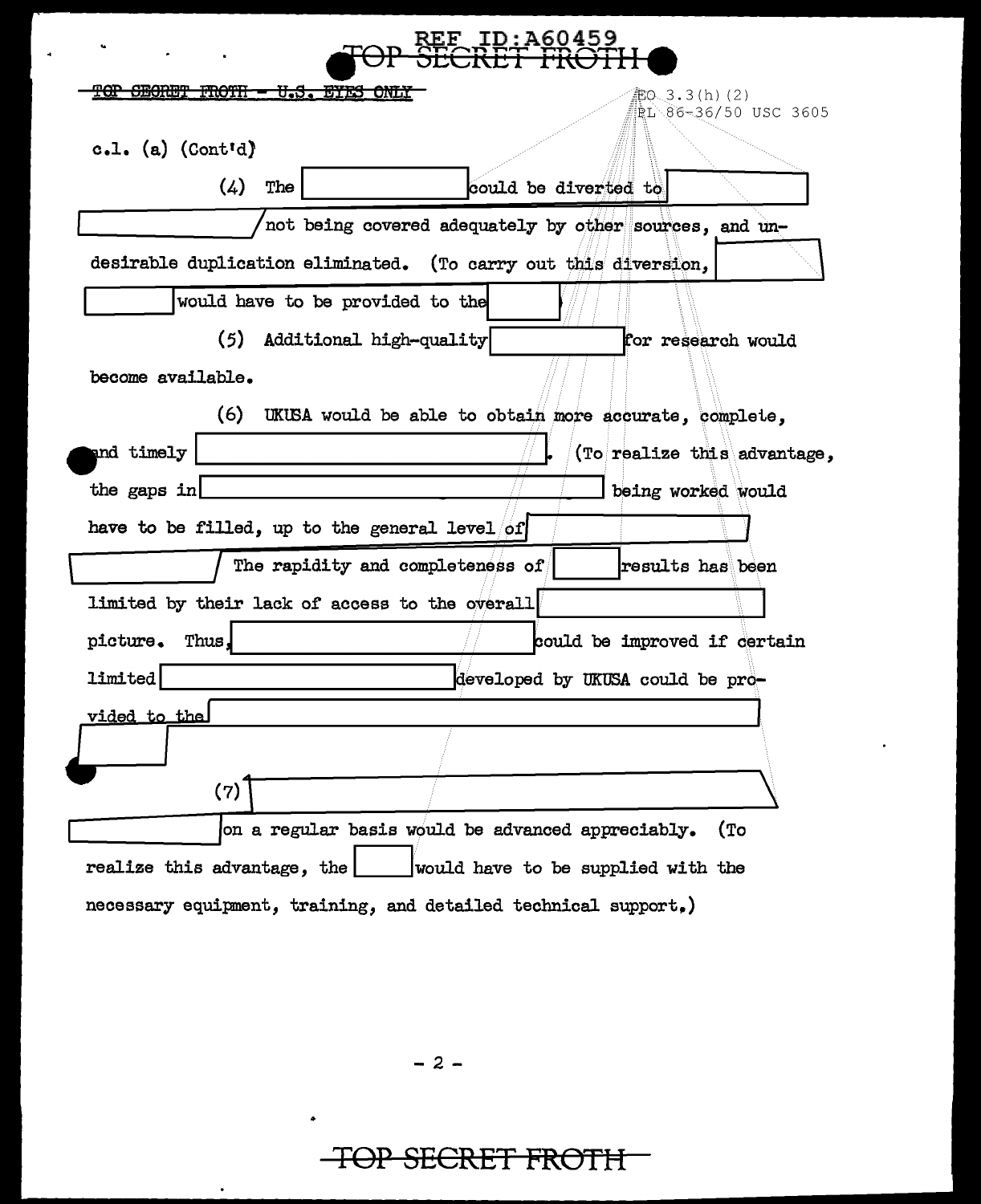FROTH **START** 

 $EO$  3.3(h)(2) FL 86-36/50 USC 3605

c.l. (Cont'd)

(b) The UKUSA- $\vert$  .  $\vert$  .  $\vert$  .  $\vert$  .  $\vert$  . The UKUSA- $\vert$  .  $\vert$  .  $\vert$  .  $\vert$  .  $\vert$  .  $\vert$  .  $\vert$  .  $\vert$  .  $\vert$  .  $\vert$  .  $\vert$  .  $\vert$  .  $\vert$  .  $\vert$  .  $\vert$  .  $\vert$  .  $\vert$  .  $\vert$  .  $\vert$  .  $\vert$  .  $\vert$  .  $\vert$  .  $\vert$  . Although there seems to be no imminent danger that the  $\vert$  will terminate the present agreement, it must be recognized that no agreement based solely upon the provision of equipment can be. entertained indefinitely, particularly when the other party presses for technical information and refuses to accept cash. Under an arrangement where UKUSA | UKUSA | ere provided, a more permanent agreement on a long-range basis could be negotiated.

2. Disadvantages:

**TOP SECRET FROTH**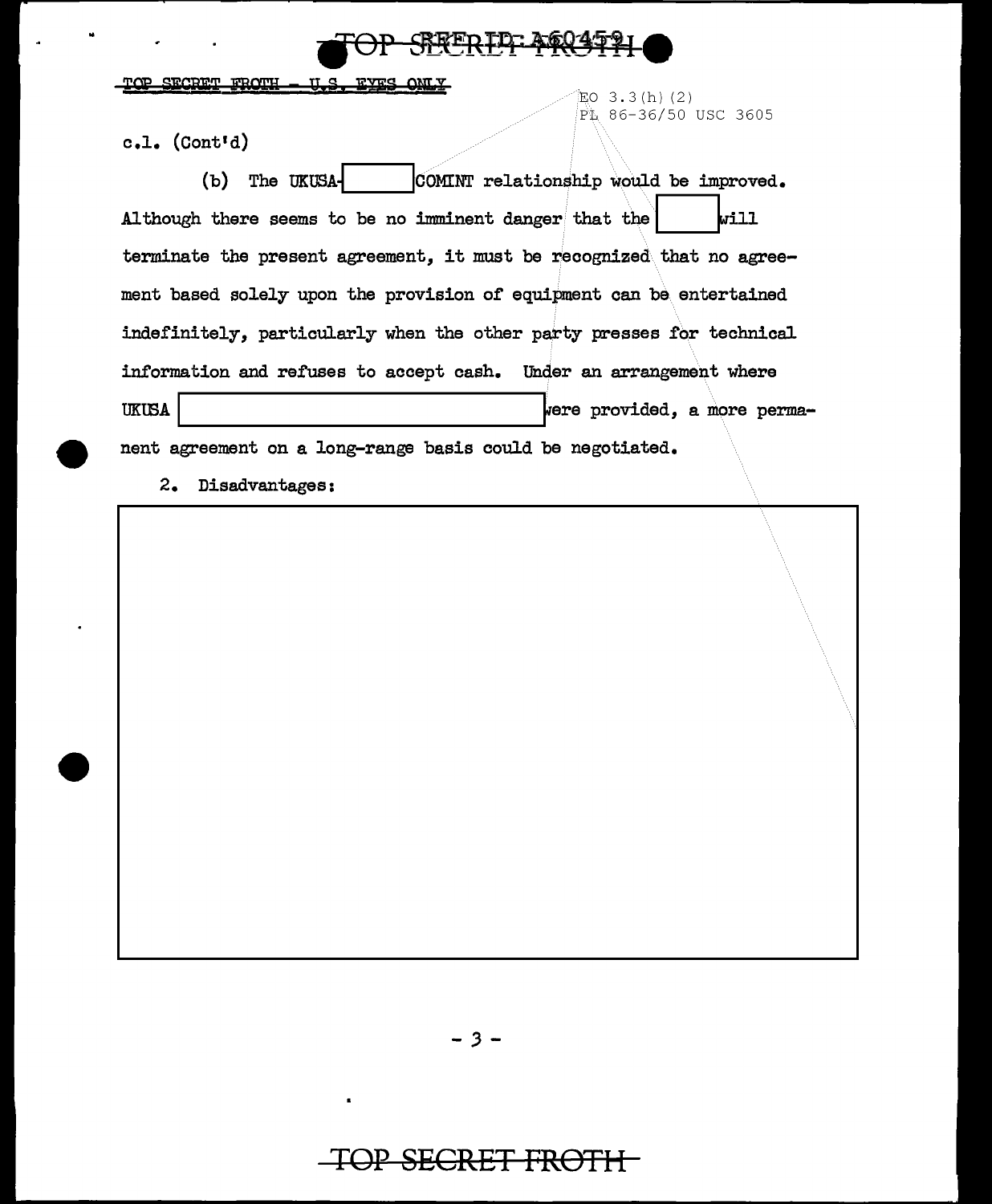#### <u>FROTH - U.S. EYES ONLY</u>

#### .3. Conclusions:

(a) The advantages to be gained by an extension of arrangements with  $|$  at this time are limited. While the  $|$   $|$  COMRT service is now providing unique material of value to the UKUSA COMINT effort and while the **I .... Interest in the I ....** I ... while the material of high value, it seems clear that current UKUSA COMINT requirements can be satisfied largely by a continuation of the present basic arrangement  $with$ 

<u>. SEE ED ED : A 60459 .</u>

(b) It is believed that in the near future the UKOSA COMINT effort will be able to minimize that portion of the  $/$  fproduct which is now ....--....!:::::::::::::::;----' unique. At the same time, because of the  $\blacksquare$  **f absorbtly to provide** unique. high value material by making full use of the presumed potentialities of the second the u.s. should maintain a the u.s. should maintain a position which permits ready expansion if required.

(c) In/order to insure continuing cooperation .froml **l** to obtain a diversion of intercept */to* more important targets, and to improve. the **independent of the UKUSA** integrate targets not adequately covered by the UKUSA effort, it may be necessary to provide certain

(d) The provision of technical assistance would involve inherent security risks, but in view of the strict selection of material that would be released t~.\_ \_\_\_ ..... lsuch risks would be minimal. --~~~~~~~~~~~---,

(e) If it becomes necessary to release

the security consideration should be reexamined at that time.

### **TOP SECRET** FROTI I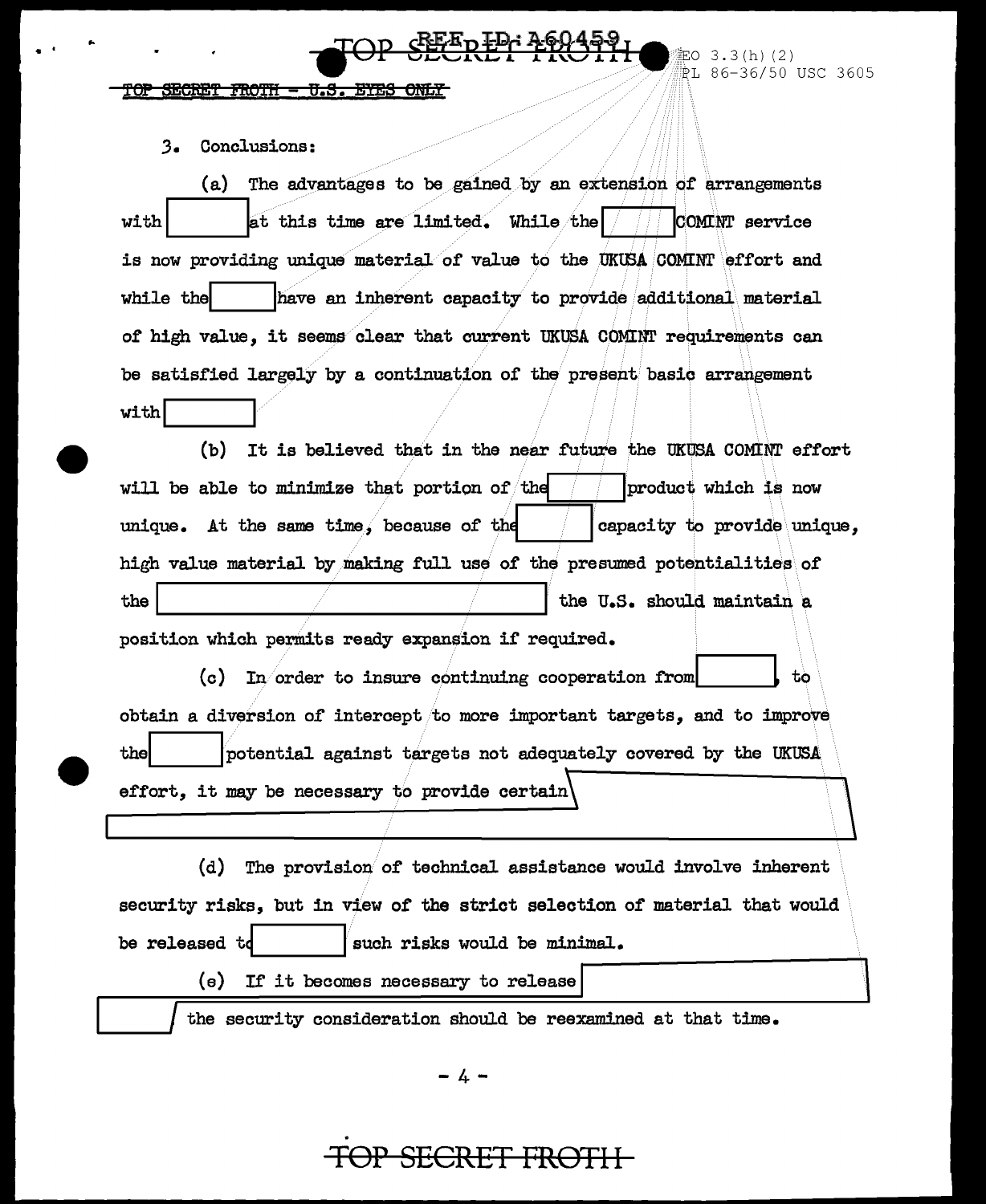| EL 86-36/50 USC 3605<br>Recommendations on<br>f.<br>Ι.                    |
|---------------------------------------------------------------------------|
| It is recommended that USCIB approve the following:                       |
| US Policy Objectives:<br>ı.                                               |
| The objectives of US policy with respect to<br>а.                         |
| COMINT relations are:                                                     |
| (1)<br>To obtain a COMINT agreement with<br>author-                       |
| ities which will provide maximum assurance of continuity.                 |
| (2)<br>To agree that one of the UKUSA parties will have                   |
| main responsibility for the conduct of the UKUSA COMINT arrangements with |
|                                                                           |
| (3)<br>To obtain                                                          |
| to fill existing gaps.                                                    |
| (4) To obtain other                                                       |
| promptly enough to be of maximum intelligence value.                      |
| (5)<br>To assure to the maximum degree the continuing                     |
| availability of these                                                     |
| (6)<br>To expand the<br>effort to permit its fulfillment                  |
| of UKUSA requirements for COMINT information on targets not otherwise     |
| accessible.                                                               |
| (7)<br>To improve the<br>effort so as to obtain                           |
| for UKUSA the best quality COMINT results possible.                       |
| (8)<br>To enable UKUSA to guide the efforts of the<br>to                  |
| those tasks whose performance by them is of maximum advantage to UKUSA.   |
| (9)<br>To compartment the COMINT relationship insofar as                  |
| feasible from all other intelligence relationship.                        |

# NSA Form 781-ClOs 1 Jul 52 **TOP SECRET FROTH**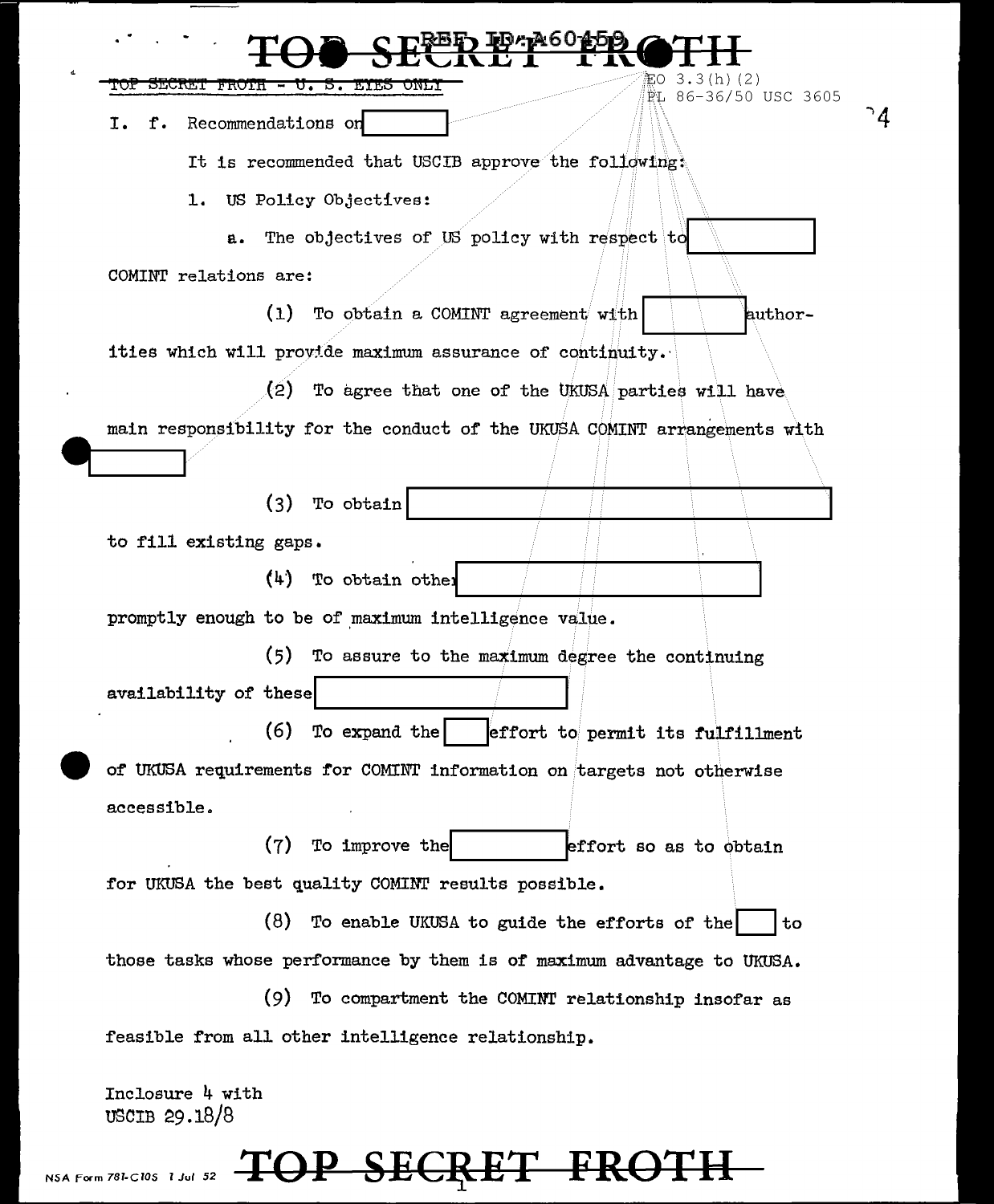### .<br>.<br>.  $\frac{1}{2}$

TOP SECRET FROTH - U. S. EYES ONLY

minimum  $(10)$  To achieve the objectives set forth above with/risk. to the UKUSA COMINT effort.

b. Any actions disadvantageous to UKUSA on the COMINT and national levels must be avoided; that is, any actions which might:

(1) Disturb US/UK COMINT relations, or UKUSA relations with Canada or Australia.

(2) Reveal the extent of UKUSA collaboration beyond the

tasks involved in this agreement.

(3) Reveal US/UK COMINT capabilities beyond the level of our  $EO$  3.3(h) (2) collaboration with the  $\overline{p}_{L.86-36/50}$  use 3605

(4) Disrupt vital intelligence contacts now established with

~hose far as this is compatible with the full illment of the objectives in paragraph a showed.

2. The U.S. position for the London Conference:

a. That, in order to meet critical UKUSA COMINT requirements which can be satisfied only by the development of thel **J** potential, it ~ now desirable to enter into close and continuing technical COMINT working relationships between NSA and the

problems, in those areas in which they have COMINT capability, up to their established level of competence. In implementation of this recommendation it is understood that:

 $[$   $]$   $]$   $[$   $]$   $]$   $[$   $]$   $[$   $]$   $[$   $]$   $[$   $]$   $[$   $]$   $[$   $]$   $[$   $]$   $[$   $]$   $[$   $]$   $[$   $]$   $[$   $]$   $[$   $]$   $[$   $]$   $[$   $]$   $[$   $]$   $[$   $]$   $[$   $]$   $[$   $]$   $[$   $]$   $[$   $]$   $[$   $]$   $[$   $]$   $[$   $]$   $[$   $]$   $[$ 

without approval of both USCIB and LSIB in each instance.

Inclosure  $4$  with :JGCIB 29.18/8

# <sup>NSA Form 781-ClOs 1 Jul 52</sup> **TOP SECRET FRO**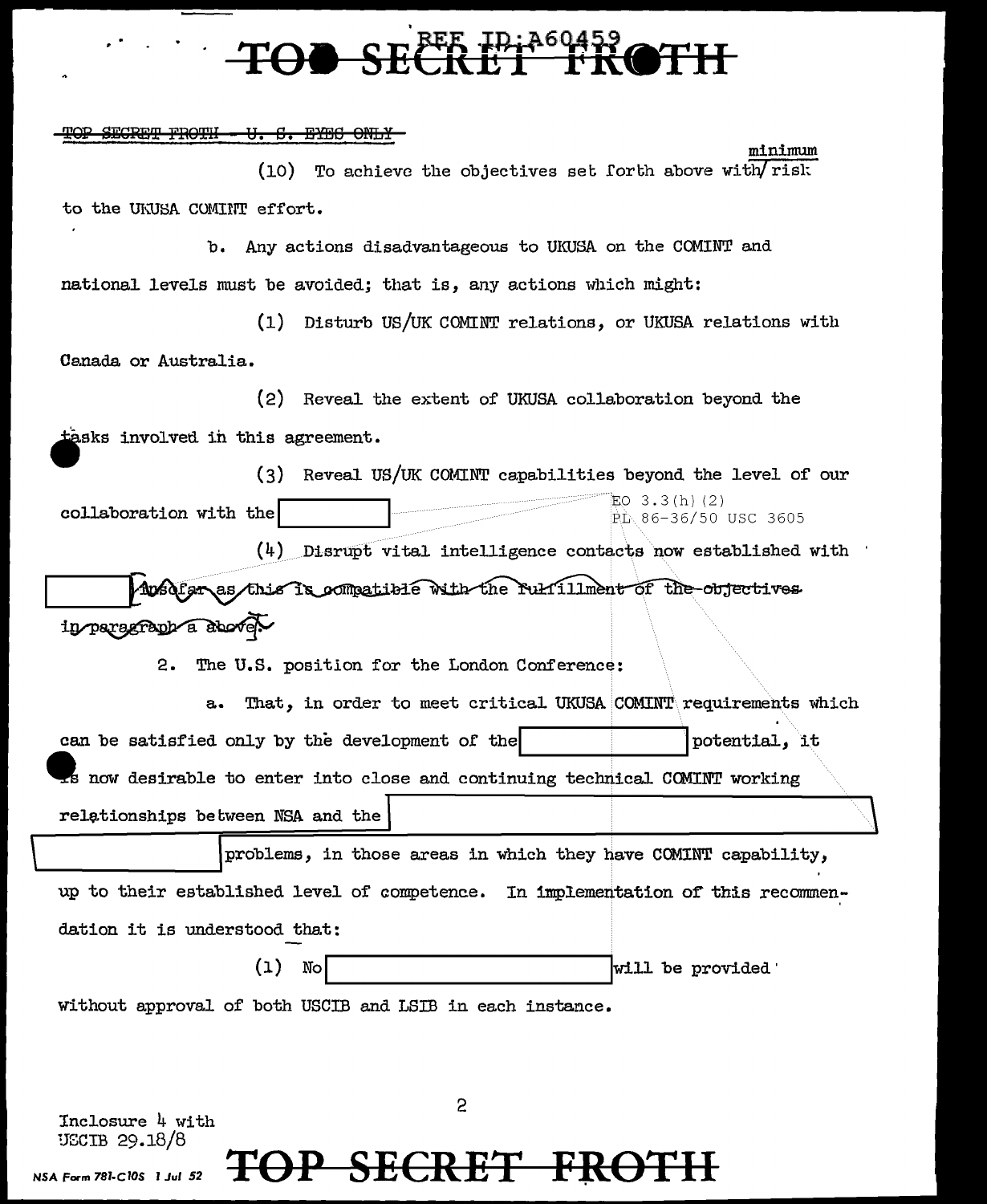## H<sub>E</sub> 260459<br>REFERE

缸O 3.3(h)(2) PL 86-36/50 USC 3605

TOP SECRET FROTH - U. S. EYES ONLY

- The provision of end-product will be avoided.  $(2)$
- $(3)$ COMINT materials provided by the U.S. need not be

sterilized, but the U.K. must remove UKUSA notations from any materials which it is later agreed that they provide to the

 $(4)$  All material provided will concern or be directly

related to the problems being worked by the  $(5)$  No personnel can be accepted at NSA or GCHQ.

NSA will station a Senior COMINT representative in

 $(6)$  Assurances must be received from the that they will adhere to personnel and physical security standards at least

equivalent to SHAPE Y standards.

(7) Only one UKUSA channel will exist for

 $(8)$ must be placed in COMINT channels as soon as possible and must be classified on the same basis as corresponding UKUSA material.  $(9)$  All will be exchangeable immediately within UKUSA. (10) At the present time, the U.S. can see no advantages to tripartite UKUSA discussions.  $(11)$ Arrangements will be made for the rapid electrical transmission of and other vital materials and information to US and UK COMINT processing centers and field units as required.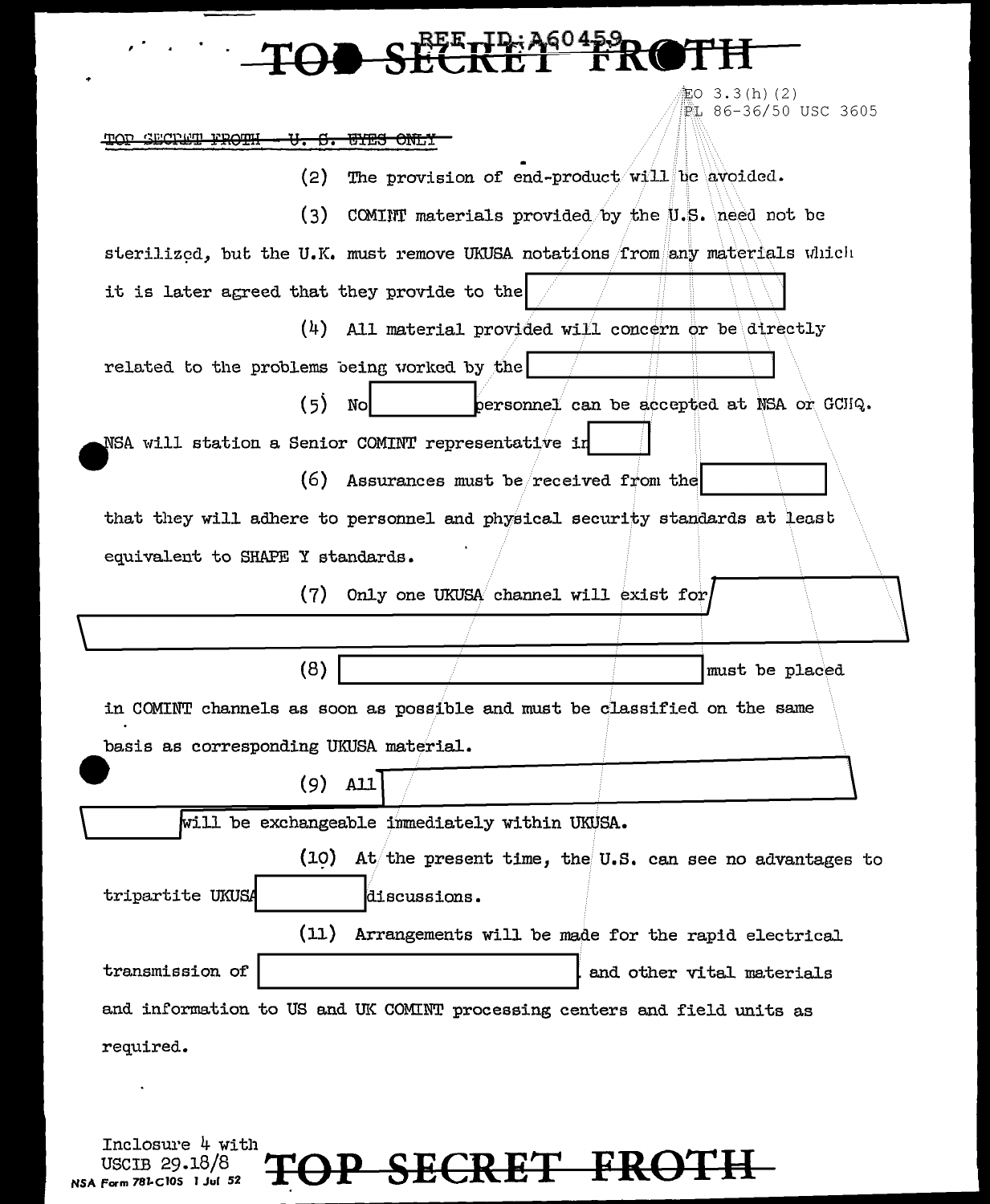### SECT.

 $EO$  3.3(h)(2) PL 86-36/50 USC 3605

#### U. C. EYES ONLY <del>TOP GECRET FROIH</del>

No changes in Appendix  $P$  to the UKUSA agreement  $(12)$ will be required as a result of the implementation/of the above policies and objectives.

That the US will be the UKUSA channel for technical COMINT  $\mathbf{b}$ . working relations with the

That the development of the UK contact with the  $c<sub>1</sub>$ be explored by the conference with a view to determining whether it should be extended, and, if so, in what manner.

d. That, if it is required to achieve a (9) above, it is agreed that UKUSA collaboration up to in the problems concerned in the agreement with the may be revealed.

The Director, NSA will be responsible for the conduct of the  $e'$ COMINT collaboration with If it is deemed desirable, the

will be informed that the Director, NSA is the US COMINT authority responsible for US COMINT activities and that the Senior NSA representative

will speak for him.

Internal US Relationships:

 $2.$ The DCI will be responsible for the negotiation of a new  $a.$ COMINT agreement with in accordance with the provisions of paragraphs. 1 and 2 above. The Director, NSA will provide representatives to participate in these negotiations, and will determine the precise technical nature of the COMINT collaboration with

b. After the London Conference, USCIB will approve terms of reference, based upon paragraphs 1 and 2 above and upon the final conclusions of

Inclosure 4 with USCIB 29.18/8

#### うとしはどナード HP-NSA Form 78I-C105 I Jul 52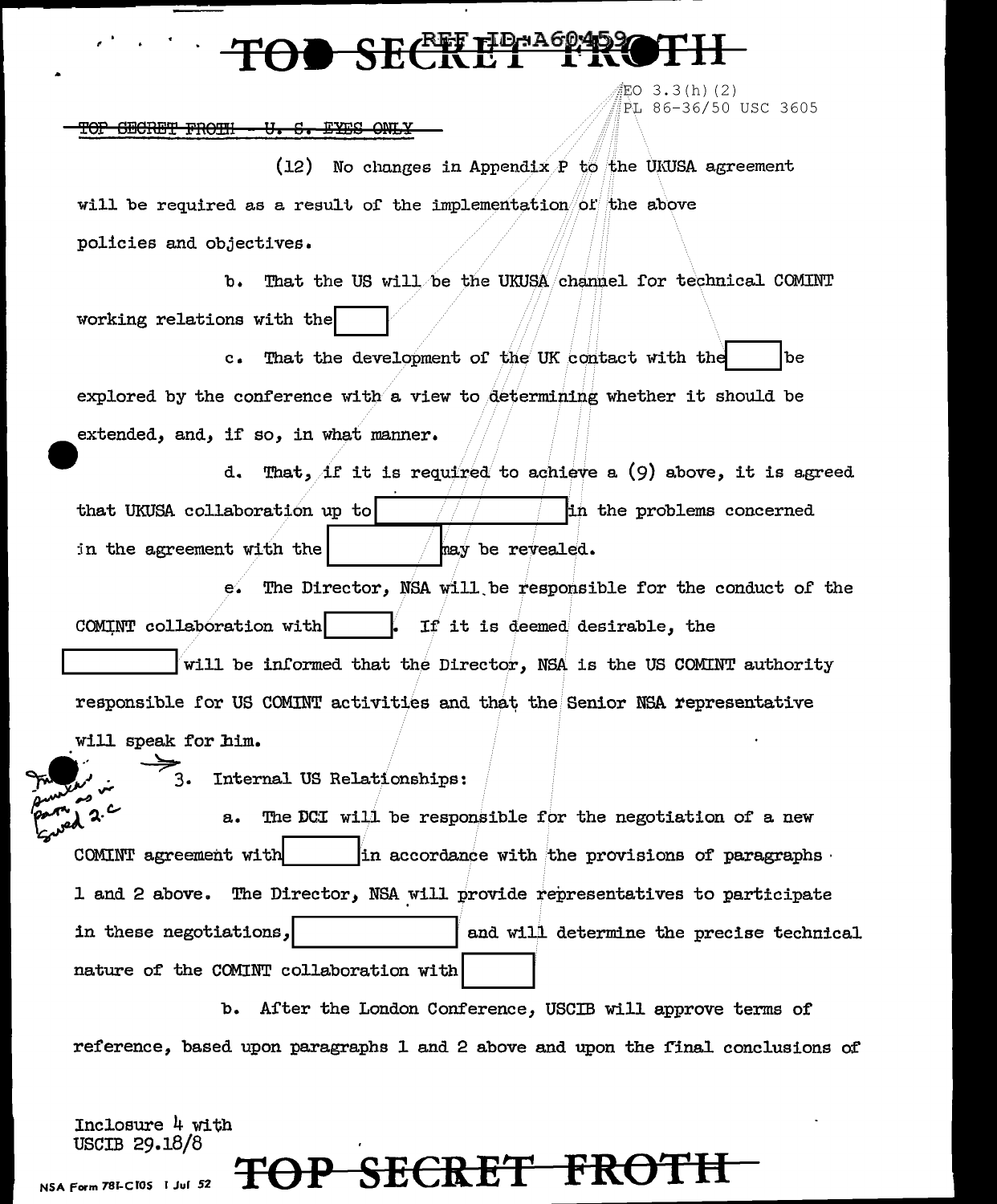

 $EO$  3.3 $(h)$  (2) PL 86-36/50 USC 3605

#### TOP SECRET FROTH - U. S. ETES ONLY

the London Conference, for the negotiation of a new COMINT rclationshlp with

c. Immediately upon conclusion of the negotiations with

he agreement will be submitted to USCIB for approval and for establishment of the policy for its implementation.

Inclosure 4 with USCIB 29.18/8

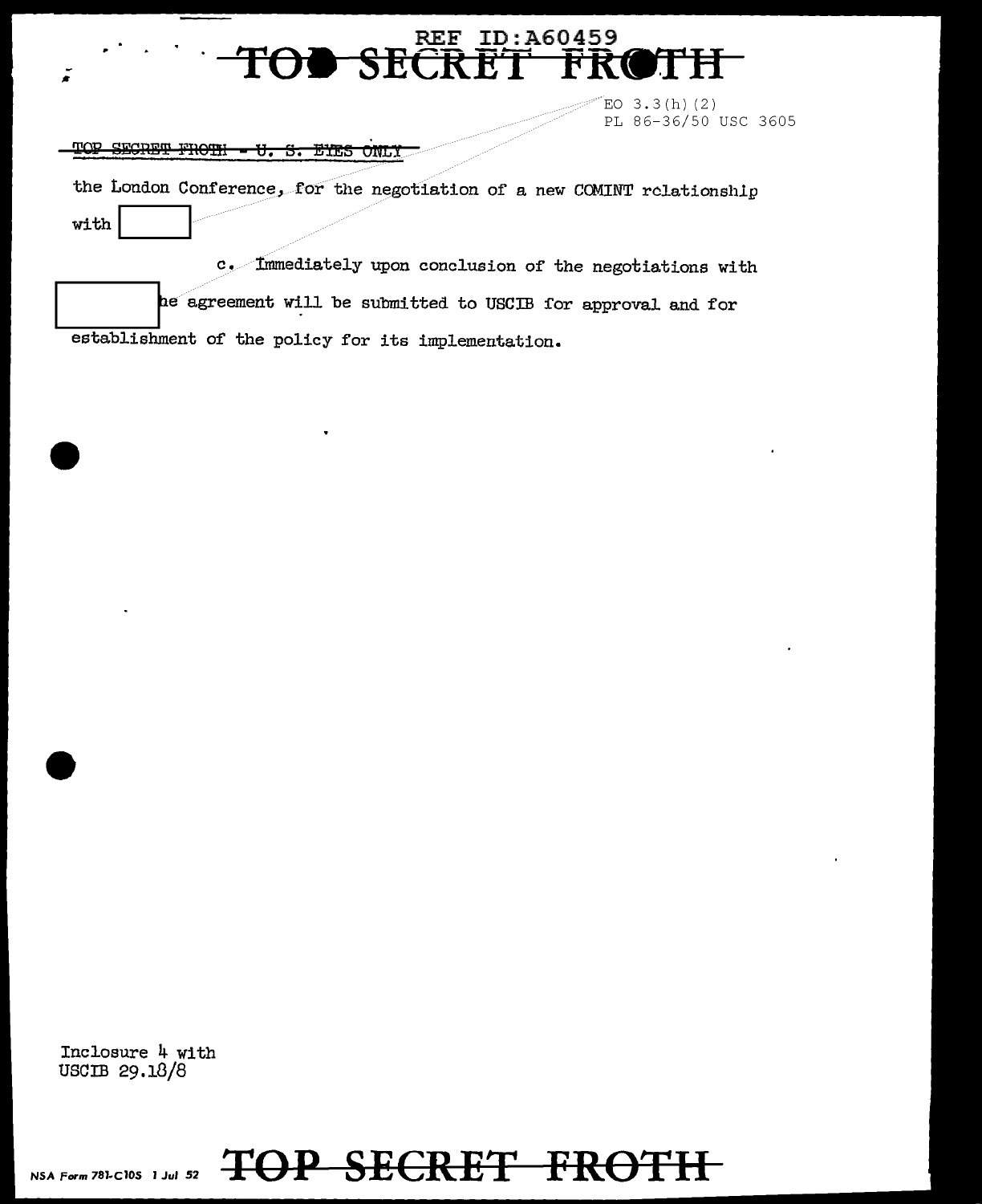# TOO SECRET FROTH

| 缸O 3.3(h) (2)                                                                    |
|----------------------------------------------------------------------------------|
| BL 86-36/50 USC 3605<br><u>SECRET TROIN - U. S. EIES ONLY</u><br>TUF             |
| Recommendations on<br>TI. S.                                                     |
| It is recommended that USCIB approve the following:                              |
| US Policy Objectives.<br>ı.                                                      |
| The objectives of US policy with respect to<br>а.                                |
| COMINT relations are:                                                            |
| authorities<br>To obtain a COMINT agreement with<br>(1)                          |
| which will provide maximum assurance of continuity.                              |
| To agree that one of the UKUSA parties will have main<br>(2)                     |
| responsibility for the conduct of the UKUSA COMINT arrangements with             |
| (3)<br>To obtain                                                                 |
| to fill existing gaps.                                                           |
| (4)<br>To obtain other                                                           |
| promptly enough to be of maximum intelligence value.<br>٠                        |
| (5)<br>To assure to the maximum degree the continuing availa-                    |
| bility of these                                                                  |
| (6)<br>To expand the<br>effort to permit its fulfillment                         |
| of UKUSA requirements of COMINT information on targets not otherwise accessible. |
| To improve the<br>effort so as to obtain<br>(7)                                  |
| for UKUSA the best quality COMINT results possible.                              |
| (8)<br>To enable UKUSA to guide the efforts of the                               |
| COMINT service to those tasks whose performance by them is of maximum advantage  |
| to UKUSA.                                                                        |

Inclosure 5 with<br>USCIB 29.18/8

### NSA Form 781-Clos 1 Jul 52 TOP SECRET FROTH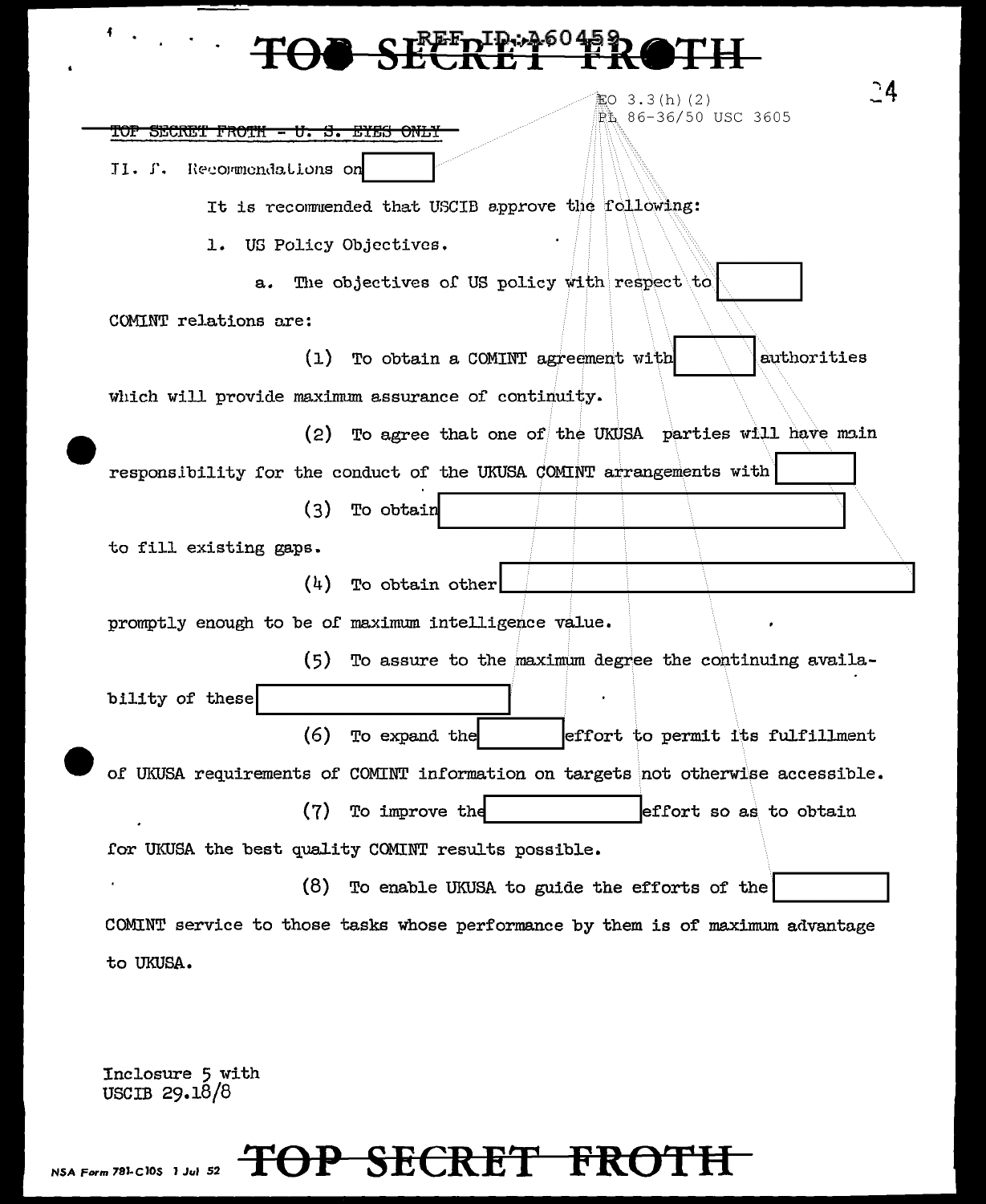### OO SECRETA60452

 $3.3(h)(2)$ PL 86-36/50 USC 3605

**GEGRET FROTH EXES ONLY** <del>U. S.</del>

To compartment the COMINT relationship with  $(9)$ insofar as feasible from all other intelligence relationships.

(10) To achieve the objectives set forth above with minimum risk to the UKUSA COMINT effort.

Any actions disadvantageous to UKUSA on the COMINT and  $<sub>b</sub>$ </sub> national levels must be avoided, that is, any actions which might:

[1] Disturb US/UK COMINT relations, or UKUSA relations with Canada or Australia.

(2) Reveal the extent of UKUSA collaboration beyond the tasks involved in this agreement.

(3) Reveal US/UK COMINT capabilities beyond the level of our collaboration with the

(4) Disrupt vital intelligence contacts now established tysofar as this is compatible with the fulfillment of the with onjéctives in paragraph a above.

> $2.$ The US position at the London conference be:

That, in order to meet critical UKUSA COMINT requirements  $a.$ which can be satisfied only by the development of the potential, it is now desirable to enter-into-close-and-continuing potentia<del>l</del>, it is now desirable to enter into close and continuing working relationships with the

problems, in those areas in which they have COMINT capability, up to

Inclosure 5 with USCIB 29.18/8

TOP SECRET FROT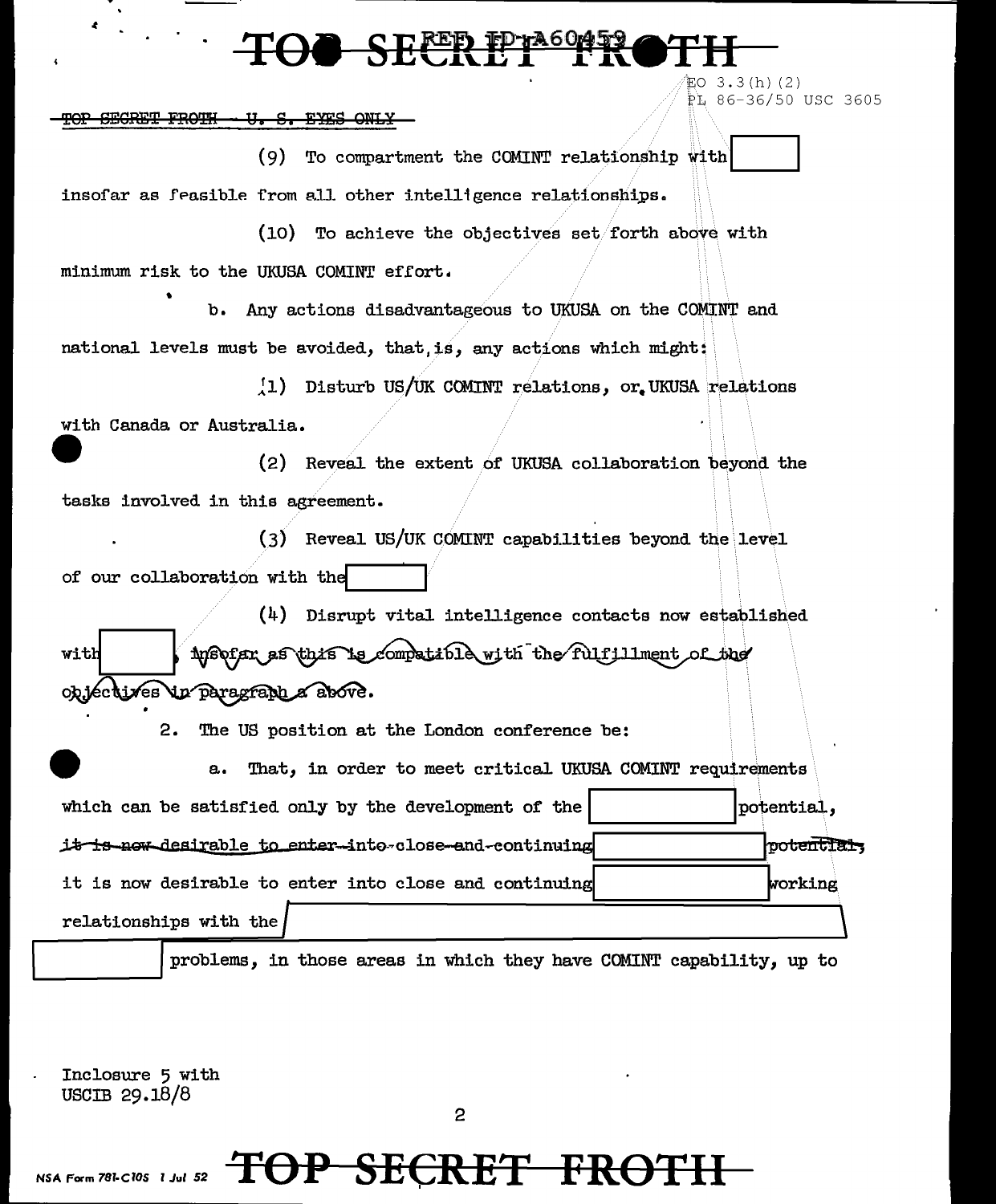

basis as corresponding UKUSA material.

Inclosure 5 with USCIB 29.18/8

#### P SECRET FROT NSA Form 781-C105 1 Jul 52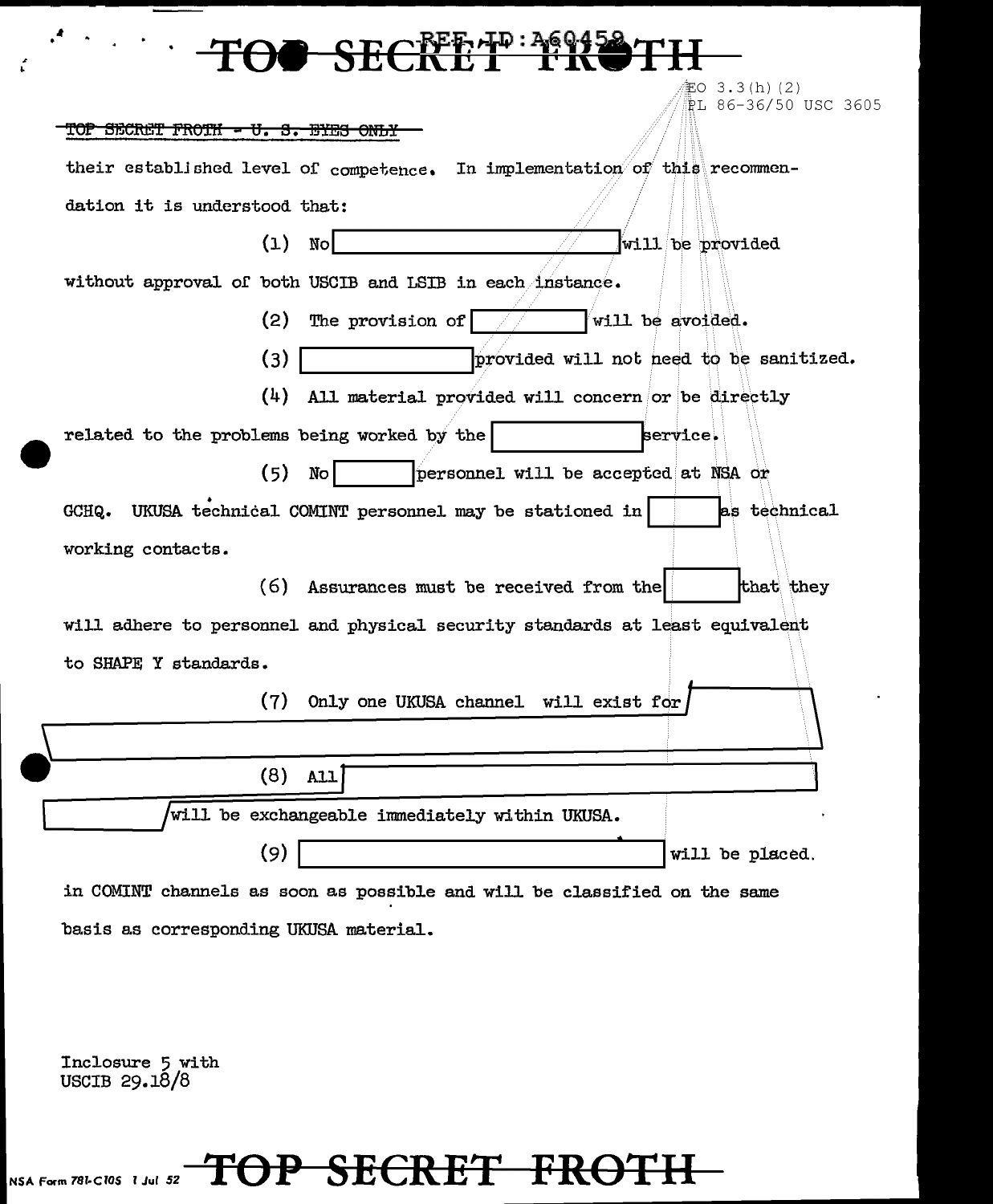## SECRET HELA60459

 $EO$  3.3 $(h)$  (2) PL 86-36/50 USC 3605

TOP SECRET FROTH - U. S. EYEO ONLY-

(10) Arrangements will be made for the rapid electrical transmission of **and other vital** information and **information** and materials to UK and US COMINT processing center and field units as required.

 $(11)$  No changes in Appendix P to the UKUSA agreement will

be required as a result of the implementation of the above policies and objectives.

b. That the UK will be the UKUSA channel for

subject to successful outcome of their

~negotiations.

**.J** 

c. That, if UK negotiations do not result, within a reasonable length of time, in the establishment of a stable relationship sufficient to fulfill the objectives set forth in a above, UKUSA policy toward should

be mutually re-examined with a view to determining whether a new approach is required.

3. Other arrangements.

a. The US should accept the offer of the Director of

US COMINT

materials or information will not be offered by the US.

b. COMINT information obtained under this arrangement will be made available to the UK under the provisions of Appendix G to the UKUSA agreement.

c. In carrying out this arrangement, every effort will be made to avoid disrupting the achievement by the UK of a COMINT arrangement as set forth in paragraph 2 above.

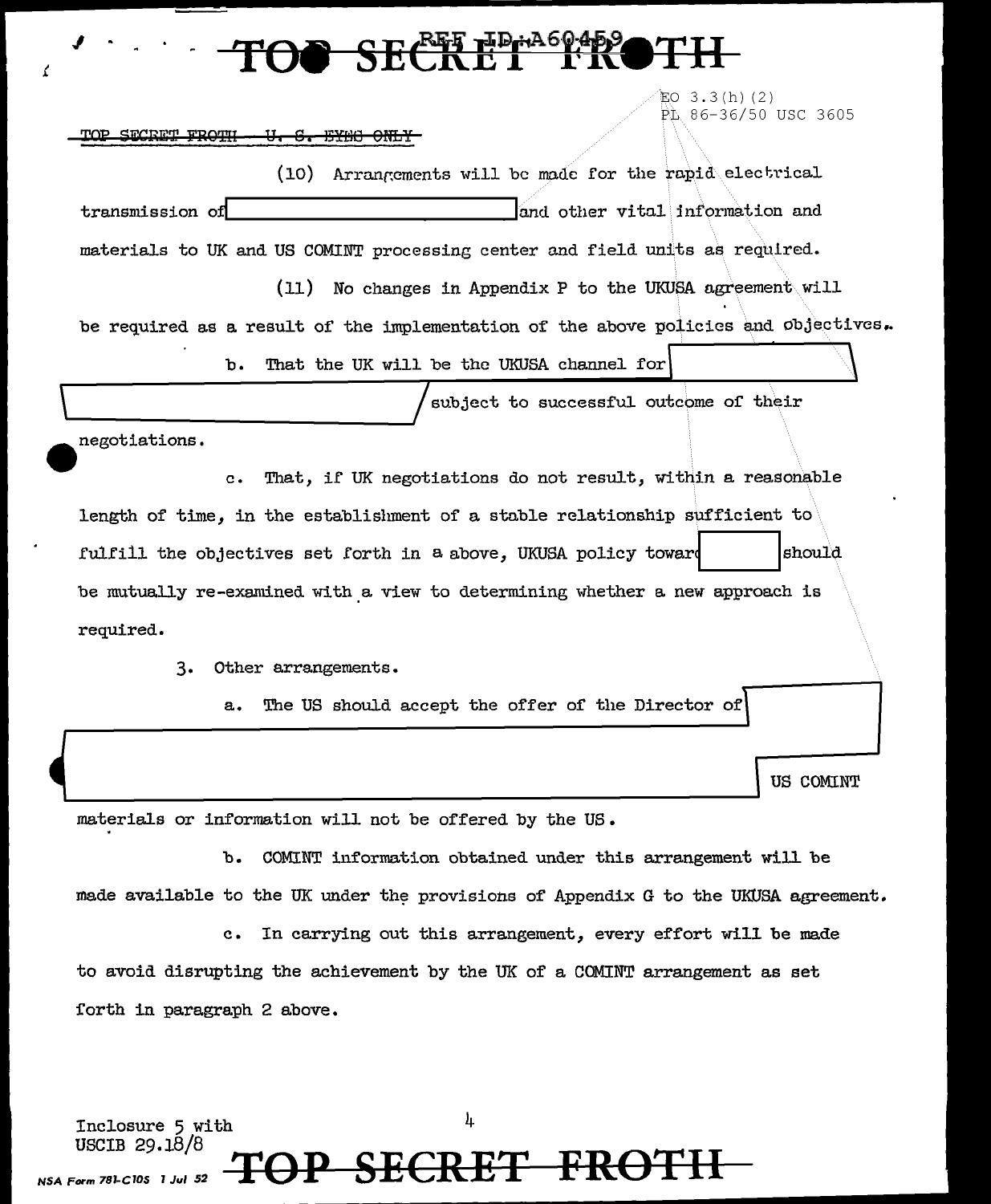# R SEEDEAROPRO

#### TOP SECRET FROTH - U. S. EYES ONLY

III. f. Recommendations on

It is recommended that:

The Board approve the following U.S. COMINT policy  $1.$ 

objectives with respect to

a. The objectives of U.S. policy with respect to

are:

(1) To insure continued receipt of COMINT products now available.

> (2) To divert the intercept efforts of the  $to$

those tasks whose performance by them is of maximum present and potential advantage to UKUSA.

 $(3)$  To expand the effort, if necessary, to cover targets not otherwise accessible to UKUSA.

 $(4)$  To maintain COMINT relations with the in a state which will permit of ready expansion if desired.

2. That the U. S. position for the London conference be:

a. That, in order to meet UKUSA COMINT requirements which can be partially satisfied by maintaining cordial COMINT relations with  $|$  and by improving against certain targets not otherwise available to UKUSA. it may be necessary to feed a limited quantity of back to the pertinent to the tasks on which they are or may be engaged. In implementation of this recommendation, it is understood that:

Inclosure X with USCIB 29.18/8

### TOP SECRET FROTH NSA Form 781-C10S 1 Jul 52

 $\frac{5}{4}$ 

ino 3.3(h)(2)

PL 86-36/50 USC 3605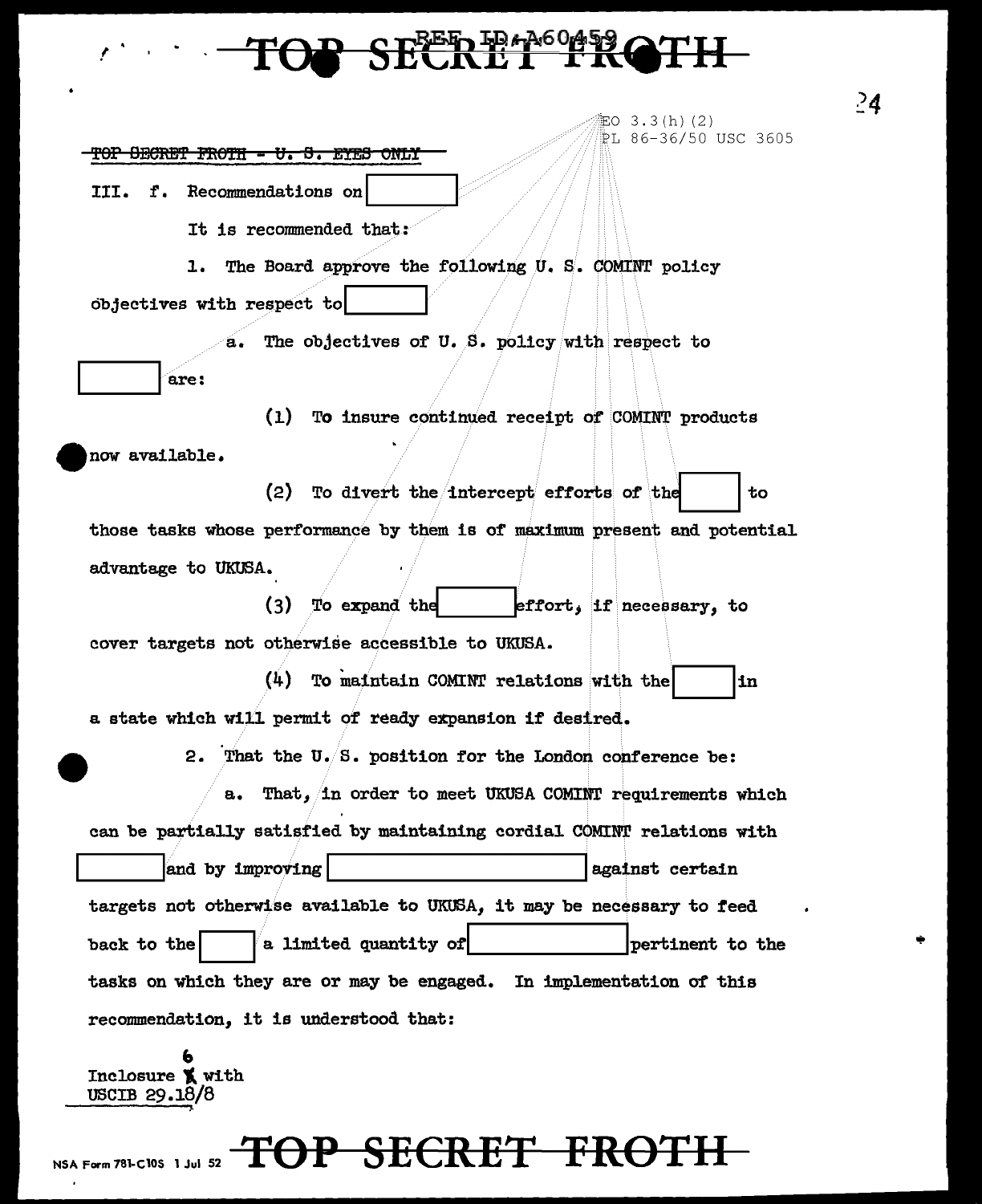| ) : A60 45                                                            |
|-----------------------------------------------------------------------|
| 3.3(h)(2)<br>ΈO<br>PL 86-36/50 USC 3605<br><u>FYFS ONLY</u>           |
| (1)<br>COMINT material provided will in no case exceed                |
| the limits of<br>, and will not include $\frac{1}{2}$                 |
| (2)<br>No specific type of material will be released                  |
| without the prior agreement of the Director, NSA.                     |
| (3)<br>Specific security assurances will be obtained                  |
| with regard to each type of material released to the<br>from the      |
| (4)<br><b>A11</b><br>will                                             |
| be exchangeable within. UKUSA.                                        |
| (5)<br>provided to<br>will not                                        |
| need to be sanitized.                                                 |
| (6)<br>Will be                                                        |
| classified on the same basis as corresponding UKUSA material and will |
| be placed in COMINT channels as soon as possible.                     |
| That the present UKUSA channels for<br>b.                             |
| are desirable and should be continued, i.e.,                          |
| that the U.K. will be the channel for receipt of drop copies of all   |
| and that the U.S. will be the                                         |
| channel for receipt of                                                |
| That, should it become apparent in the future that<br>$\mathbf{c}$ .  |
| are developing potentialities for intercepting additional<br>the      |

unique material, the situation will be mutually received by the U.S. and the U. K.

 $\begin{matrix} & \zeta\\ \text{Inclosure X with}\\ \text{USCIB 29.18/8} \end{matrix}$ 

## NSA Form 781-Cl0s 1 Jul 52 TOP SECRET FROTH